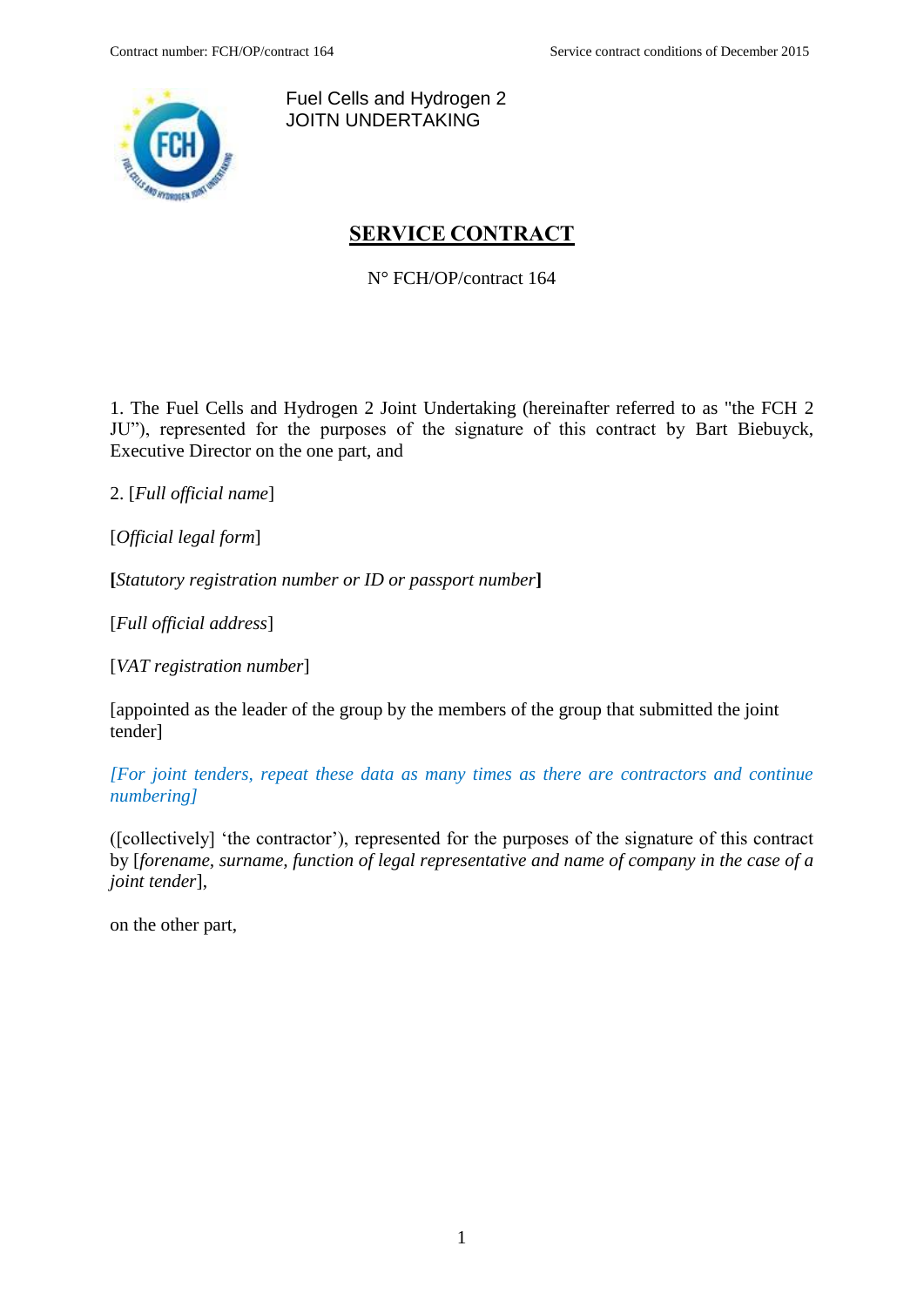### HAVE AGREED

to the **special conditions,** the **general conditions for service contracts** and the following annexes:

- **Annex I –** Tender specifications (reference No. FCH/OP/Contract 164)
- **Annex II** Contractor's tender (reference No [*complete*] of [*insert date*])
- **Annex III - (**in case of joint tender) Power(s) of Attorney, signed by each member in the consortium

which form an integral part of this contract ('the contract').

This contract sets out the obligations of the parties during and after the duration of this contract.

All documents issued by the contractor (end-user agreements, general terms and conditions, etc.) except its tender are held inapplicable, unless explicitly mentioned in the special conditions of this contract. In all circumstances, in the event of contradiction between this contract and documents issued by the contractor, this contract prevails, regardless of any provision to the contrary in the contractor's documents.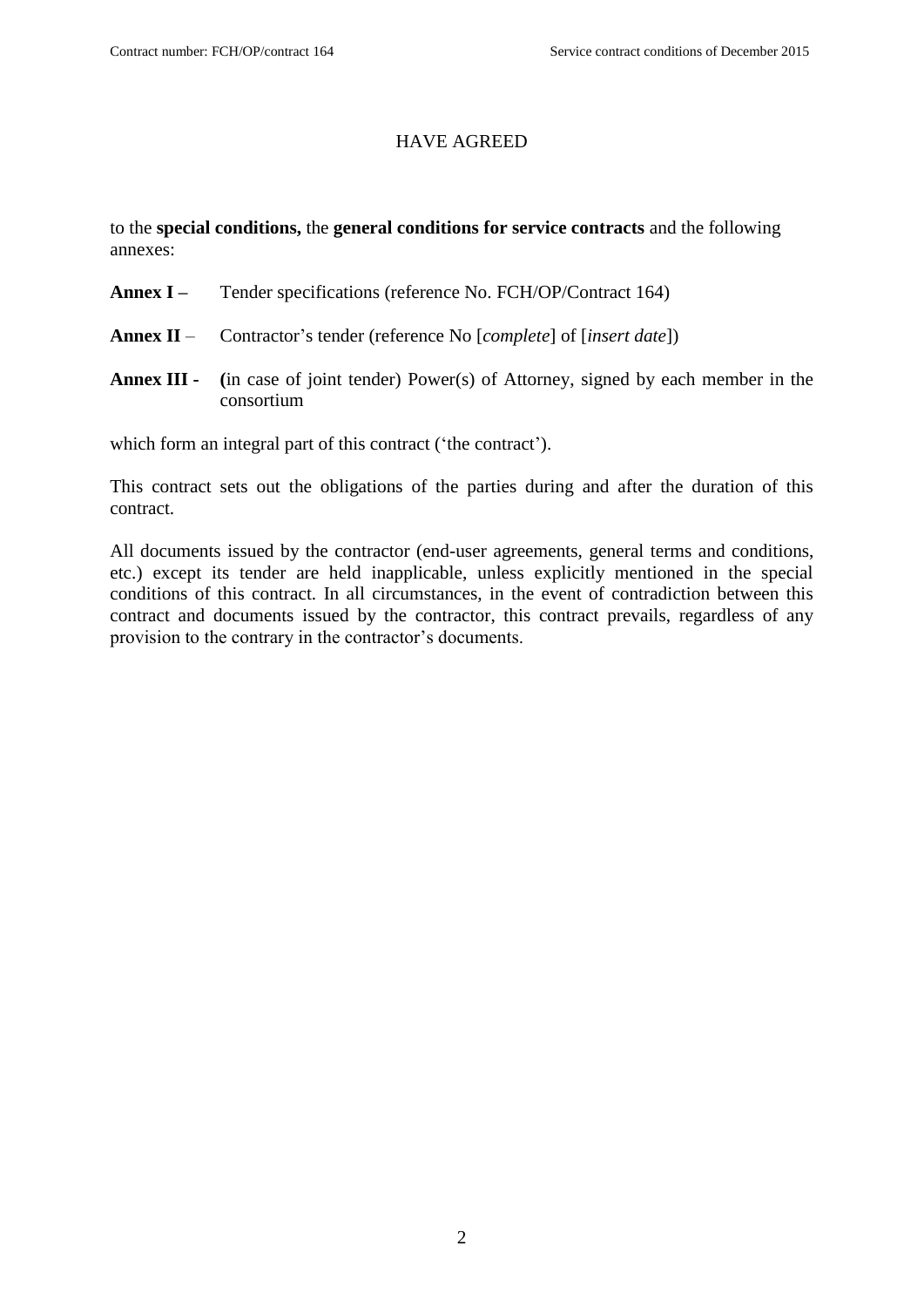# **TABLE OF CONTENT**

<span id="page-2-0"></span>

| I.10.3. Provision of list of pre-existing rights and documentary evidence 11 |
|------------------------------------------------------------------------------|
|                                                                              |
|                                                                              |
| II. GENERAL CONDITIONS FOR THE SERVICE CONTRACT  12                          |
|                                                                              |
|                                                                              |
|                                                                              |
|                                                                              |
|                                                                              |
|                                                                              |
|                                                                              |
|                                                                              |
|                                                                              |
|                                                                              |
|                                                                              |
|                                                                              |
|                                                                              |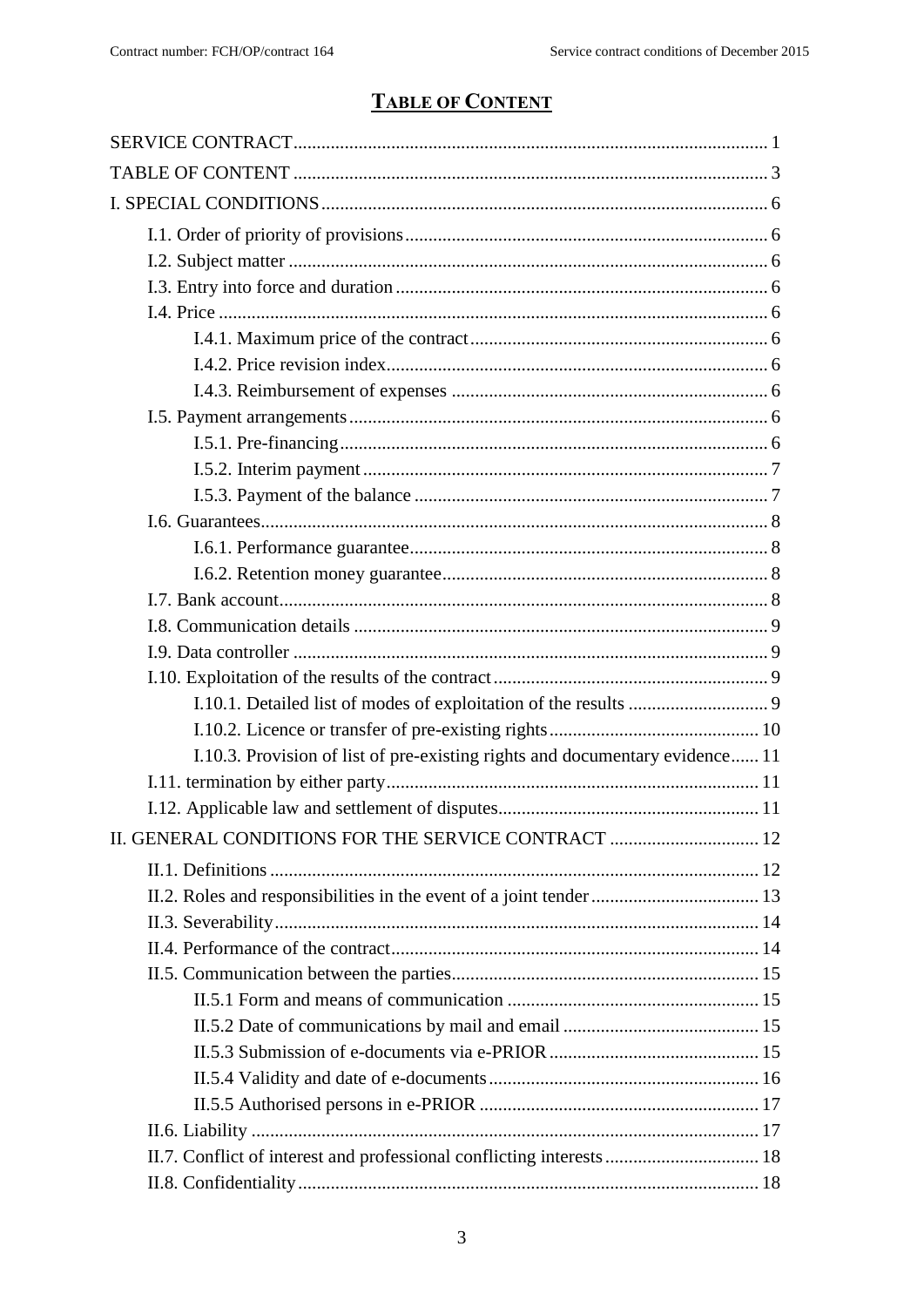| II.21.5. Pre-financing, performance and money retention guarantees  31 |  |
|------------------------------------------------------------------------|--|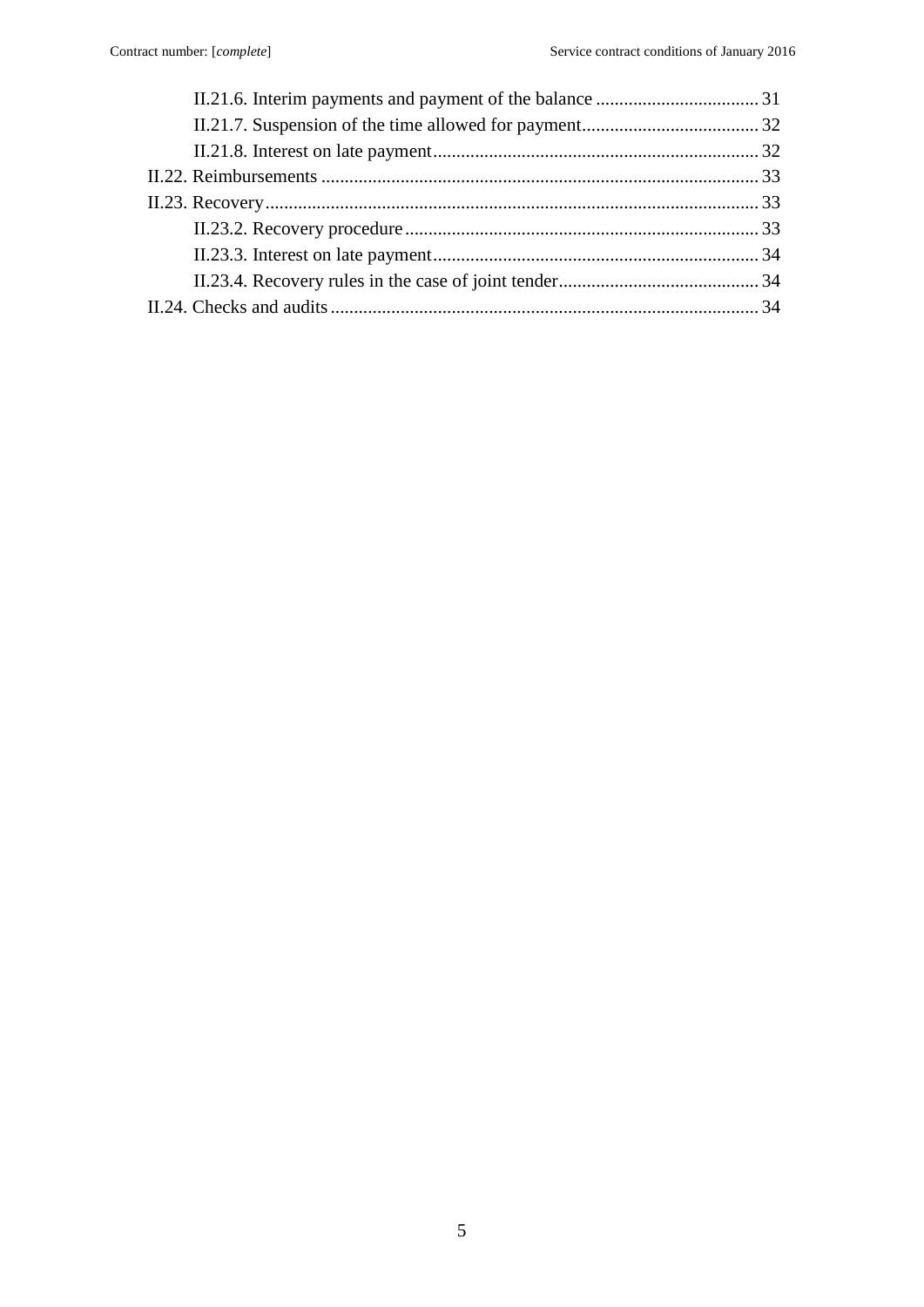# **I. SPECIAL CONDITIONS**

### <span id="page-5-1"></span><span id="page-5-0"></span>**I.1. ORDER OF PRIORITY OF PROVISIONS**

If there is any conflict between different provisions in this contract, the following rules must be applied:

- (a) The provisions set out in the special conditions take precedence over those in the other parts of the contract.
- (b) The provisions set out in the general conditions take precedence over those in the other annexes.
- (c) The provisions set out in the tender specifications (Annex I) take precedence over those in the tender (Annex II).

## **I.2. SUBJECT MATTER**

<span id="page-5-2"></span>The subject matter of the contract is a study on early business cases for  $H_2$  in Energy Storage and more broadly Power to  $H_2$  applications

## **I.3. ENTRY INTO FORCE AND DURATION**

- <span id="page-5-3"></span>**I.3.1** The contract enters into force on the date on which the last party signs it.
- **I.3.2** The *performance of the contract* cannot start before its entry into force.
- **I.3.3** The duration of the *performance of the contract* must not exceed 12 months. *Performance of the contract* starts from the date of entry into force of the contract.

The period of *performance of the contract* may be extended only with the express written agreement of the parties before the expiration of such period.

# <span id="page-5-4"></span>**I.4. PRICE**

### <span id="page-5-5"></span>**I.4.1. Maximum price of the contract**

The maximum price covering all purchases under this contract is EUR 300,000.00 (three hundred thousand euros)

### **I.4.2. Price revision index**

<span id="page-5-7"></span><span id="page-5-6"></span>Price revision is not applicable to this contract.

#### **I.4.3. Reimbursement of expenses**

<span id="page-5-8"></span>Reimbursement of expenses is not applicable to this contract.

#### **I.5. PAYMENT ARRANGEMENTS**

#### <span id="page-5-9"></span>**I.5.1. Pre-financing**

Pre-financing is not applicable to this contract.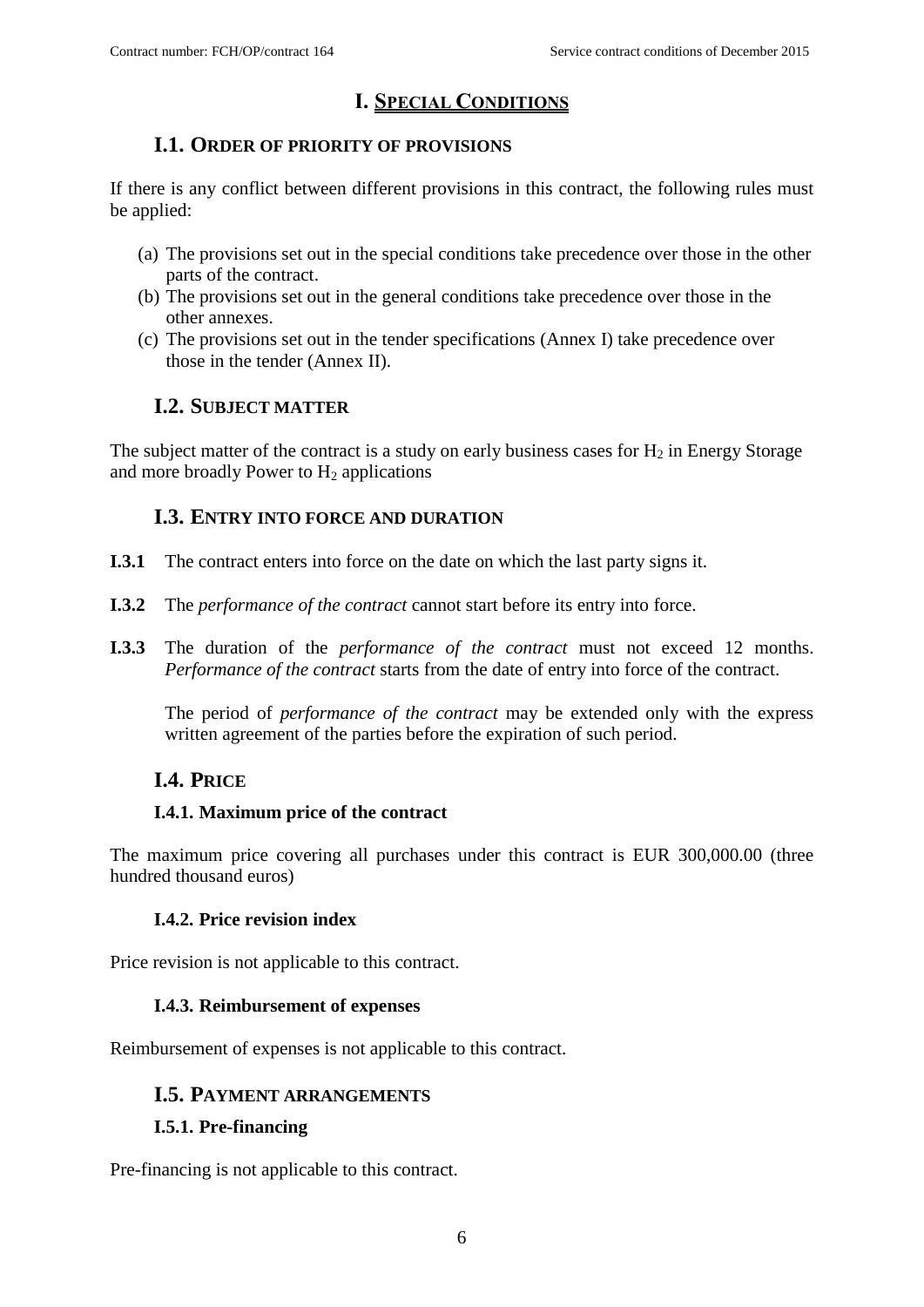## **I.5.2. Interim payment**

<span id="page-6-0"></span>1. The contractor (or leader in the case of a joint tender) may claim a first interim payment equal to *30* % of the total price referred to in the contract in accordance with Article II.21.6.

The contractor must send an invoice in paper format for the interim payment as provided for in the tender specifications, accompanied by the following:

- (a) a list of all *pre-existing rights* to the *results* or parts of the *results* or a declaration stating that there are no such *pre-existing rights*, as provided for in Article II.13.4;
- (b) the first interim *progress report*

The contractor (or leader in the case of a joint tender) may claim a second interim payment equal to 30 % of the total price referred to in the contract in accordance with Article II.21.6.

The contractor must send an invoice in paper format for the interim payment as provided for in the tender specifications, accompanied by the following:

- (c) a list of all *pre-existing rights* to the *results* or parts of the *results* or a declaration stating that there are no such *pre-existing rights*, as provided for in Article II.13.4;
- (d) the second interim *progress report*

2. The FCH 2 JU must approve any submitted documents or deliverables and pay within 60 days from receipt of the invoice.

3. If the FCH 2 JU has observations to make, it must send them to the contractor (or leader in the case of a joint tender) and suspend the time limit for payment in accordance with Article II.21.7. The contractor (or leader in case of a joint tender) has 30 days to submit additional information or corrections or a new version of the documents if the FCH 2 JU requires it.

4. The FCH 2 JU must give its approval and pay within the remainder of the time-limit indicated in point (2) unless it rejects partially or fully the submitted documents or deliverables.

### <span id="page-6-1"></span>**I.5.3. Payment of the balance**

1. The contractor (or leader in the case of a joint tender) may claim the payment of the balance in accordance with Article II.21.6.

The contractor (or leader in the case of a joint tender) must send an invoice in paper format for payment of the balance due under the contract, as provided for in the tender specifications and accompanied by the following:

- (a) a list of all pre-existing rights to the results or parts of the results or a declaration stating that there are no such pre-existing rights, as provided for in Article II.13.4;
- (b) final progress report and the deliverables identified under point 5 of the Tender Specifications(Annex I tot his contract)

2. The FCH 2 JU must approve the submitted documents or deliverables and pay within 60 days from receipt of the invoice.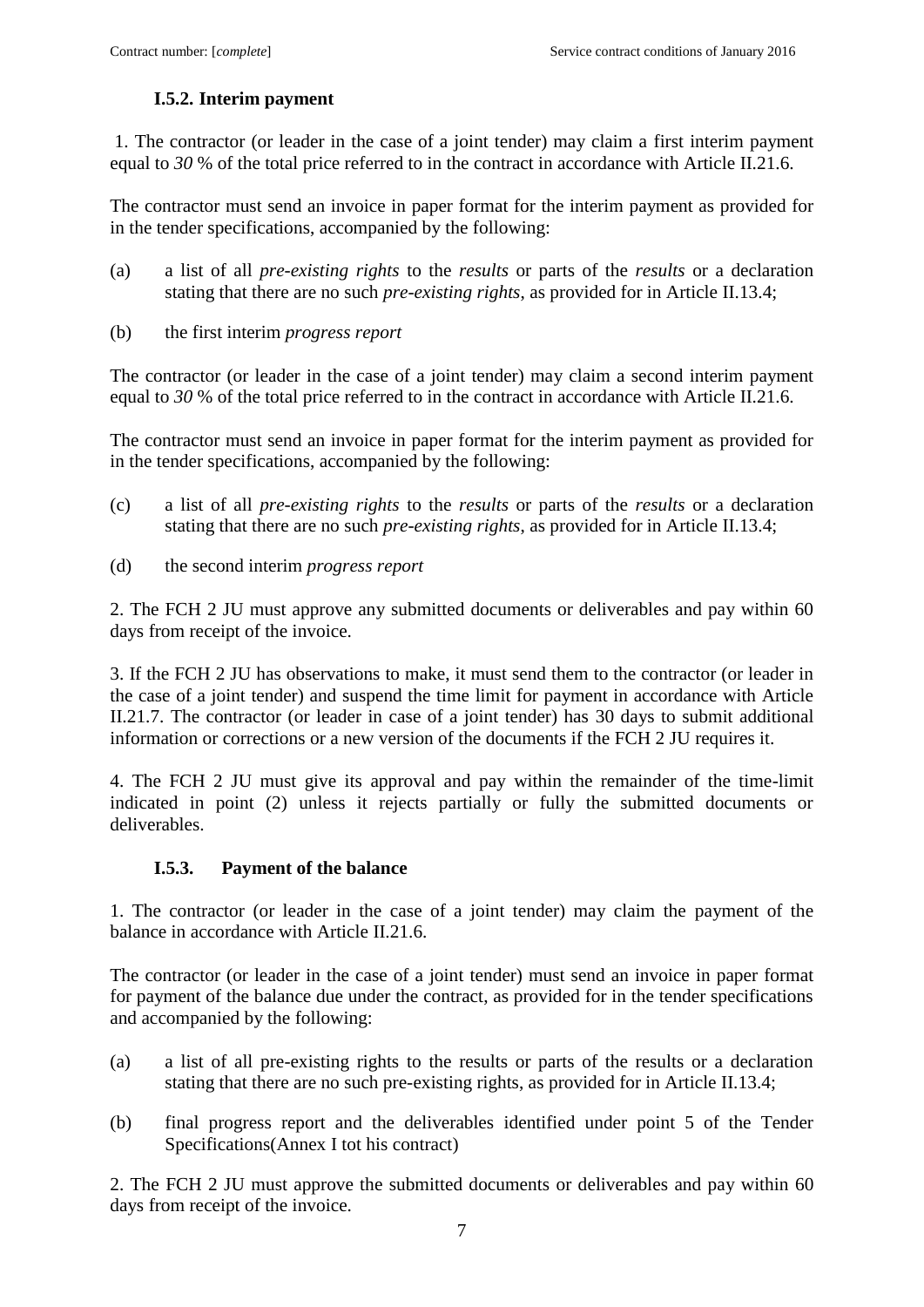3. If the FCH 2 JU has observations to make, it must send them to the contractor (or leader in the case of a joint tender) and suspend the time limit for payment in accordance with Article II.21.7.

The contractor (or leader in the case of a joint tender) has 30days to submit additional information or corrections or a new version of the documents if the FCH 2 JU requires it.

4. The FCH 2 JU must give its approval and pay within the remainder of the time-limit indicated in point (2.) unless it rejects partially or fully the submitted documents or deliverables.]

\*\*\*

### *[Option: for contractors for which VAT is due in Belgium]*

[In Belgium, use of this contract constitutes a request for VAT exemption No 450, Article 42, paragraph 3.3 of the VAT code (circular 2/1978), provided the invoice includes the statement: 'Exonération de la TVA, Article 42, paragraphe 3.3 du code de la TVA (circulaire 2/1978)'.]

### *[Option: for contractors for which VAT is due in Luxembourg]*

[In Luxembourg, the contractor must include the following statement in the invoices: "Commande destinée à l'usage officiel de l'Union européenne. Exonération de la TVA Article 43 § 1 k 2ème tiret de la loi modifiée du 12.02.79. 'In the case of intra-Community purchases, the statement to be included in the invoices is: "For the official use of the European Union. VAT Exemption / European Union/ Article 151 of Council Directive 2006/112/EC.']

### **I.6. GUARANTEES**

<span id="page-7-1"></span><span id="page-7-0"></span>Guarantees are not applicable to this contract.

#### **I.6.1. Performance guarantee**

<span id="page-7-2"></span>Performance guarantee is not applicable to this contract.

#### **I.6.2. Retention money guarantee**

<span id="page-7-3"></span>Retention money guarantee is not applicable to this contract.

### **I.7. BANK ACCOUNT**

Payments must be made to the contractor's (or leader's in the case of a joint tender) bank account denominated in [euro] [*insert local currency where the receiving country does not allow transactions in EUR*], identified as follows:

Name of bank:

Full address of branch:

Exact denomination of account holder: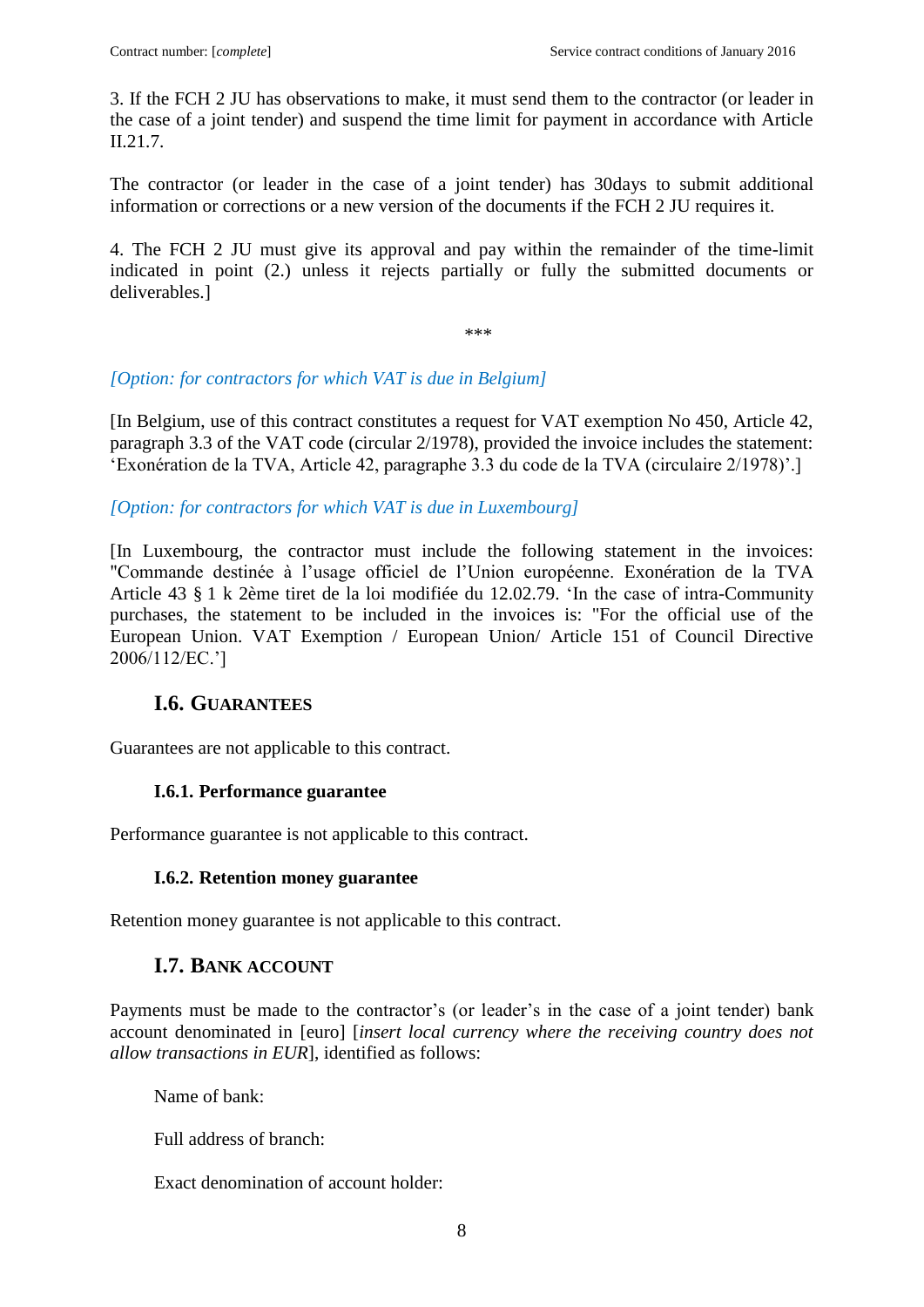Full account number including bank codes:

[IBAN $<sup>1</sup>$  code:]</sup>

## **I.8. COMMUNICATION DETAILS**

<span id="page-8-0"></span>For the purpose of this contract, communications must be sent to the following addresses:

FCH2 JU: FCH JU TO 56 office 04/24. 1049 Brussels

[FCH-JU@fch.europa.eu](mailto:FCH-JU@fch.europa.eu)

Contractor (or leader in the case of a joint tender):

[*Full name*]

[*Function*]

[*Company name*]

[*Full official address*]

E-mail: [*complete*]

## **I.9. DATA CONTROLLER**

<span id="page-8-2"></span><span id="page-8-1"></span>For the purpose of Article II.9, the data controller is the Executive Director of the FCH 2 JU.

## **I.10. EXPLOITATION OF THE RESULTS OF THE CONTRACT**

### <span id="page-8-3"></span>**I.10.1. Detailed list of modes of exploitation of the results**

In accordance with Article II.13.1 whereby the Union acquires ownership of the *results* as defined in this contract, including the tender specifications, these *results* may be used for any of the following modes of exploitation:

(a) use for its own purposes:

 $\overline{a}$ 

- making available to the staff of the FCH 2 JU;
- making available to the persons and entities working for the FCH 2 JU or cooperating with it, including contractors, subcontractors whether legal or natural persons, Union institutions, agencies and bodies, Member States' institutions;

 $1$  BIC or SWIFT code for countries with no IBAN code.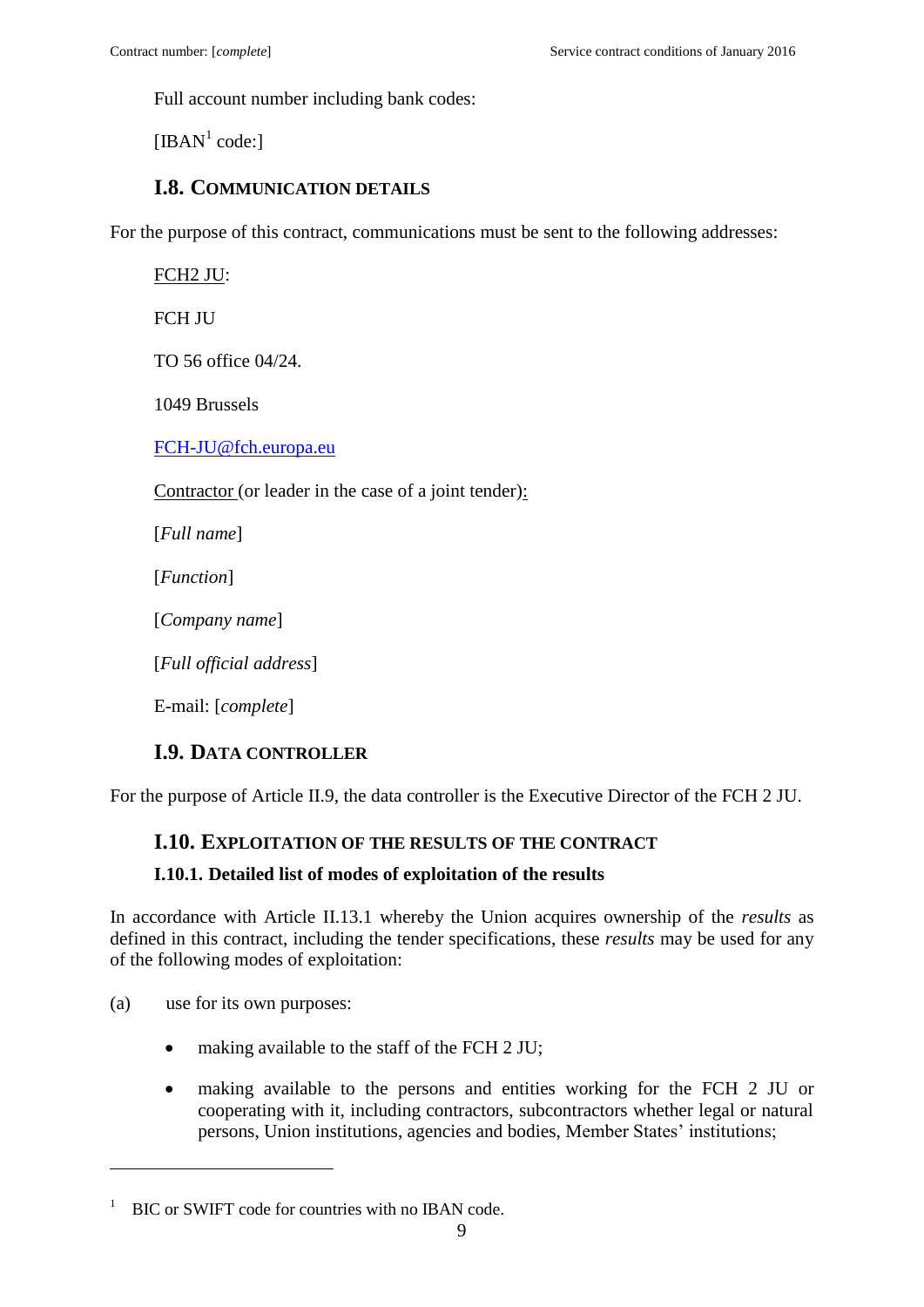- installing, uploading, processing;
- arranging, compiling, combining, retrieving;
- copying, reproducing in whole or in part and in unlimited number of copies.]

(b) distribution to the public in hard copies, in electronic or digital format, on the internet including social networks as a downloadable or non-downloadable file;

(c) communication through press information services;

(d) inclusion in widely accessible databases or indexes, such as via 'open access' or 'open data' portals, or similar repositories, whether freely accessible or accessible only upon subscription;

(e) modifications by the FCH 2 JU or by a third party in the name of the FCH 2 JU, including:

- shortening;
- summarising;
- modifying the content, the dimensions;
- making technical changes to the content (necessary correction of technical errors), adding new parts or functionalities, changing functionalities, providing third parties with additional information concerning the result with a view to making modifications;
- addition of new elements, paragraphs, titles, leads, bolds, legend, table of content, summary, graphics, subtitles, sound;
- addition of metadata, for text and data-mining purposes; addition of rightmanagement information; addition of technological protection measures;
- preparation as a presentation, animation, pictograms story, slide-show, public presentation;
- extracting a part or dividing into parts;
- translating, inserting subtitles, dubbing in different language versions:

all official languages of EU;

(f) rights to authorise, license, or sub-license in case of licensed *pre-existing rights*, the modes of exploitation set out in any of the points (a) to (e) to third parties.

#### **I.10.2. Licence or transfer of pre-existing rights**

<span id="page-9-0"></span>All *pre-existing rights* incorporated in the *results*, if any, are licensed to the FCH 2 JU as set out in Article II.13.2.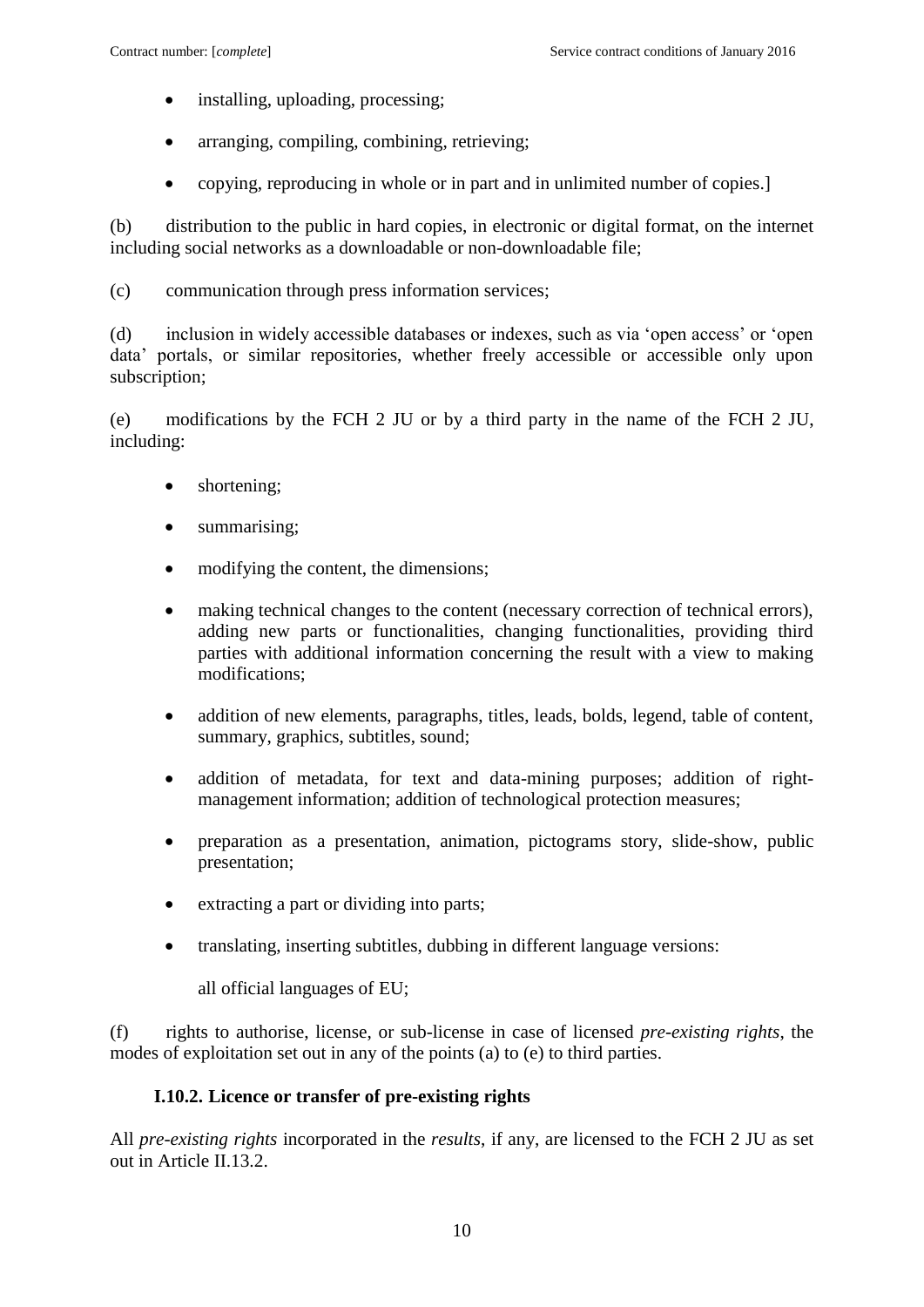#### **I.10.3. Provision of list of pre-existing rights and documentary evidence**

<span id="page-10-0"></span>The contractor must provide the FCH 2 JU with a list of *pre-existing rights* as set out in Article II.13.4 together with the invoice for payment of the balance at the latest.

### <span id="page-10-1"></span>**I.11. TERMINATION BY EITHER PARTY**

Either party may, terminate the contract by sending *formal notification* to the other party with one month written notice.

If the contract is terminated:

(a) neither party is entitled to compensation;

(b) the contractor is entitled to payment only for the services provided before termination takes effect.

<span id="page-10-2"></span>The second, third and fourth paragraphs of Article II.18.4 apply.

#### **I.12. APPLICABLE LAW AND SETTLEMENT OF DISPUTES**

- **I.12.1.** The contract is governed by Union law, complemented, where necessary, by the law of Belgium.
- **I.12.2.** The courts of Brussels, Belgium have exclusive jurisdiction over any dispute regarding the interpretation, application or validity of the contract.

#### **SIGNATURES**

For the contractor,

For the FCH 2 JU,

[*Company name/forename/surname/position*]

[*forename/surname/position*]

Signature:

Signature:

Done at [*place*], [*date*] Done at [*place*], [*date*]

In duplicate in English.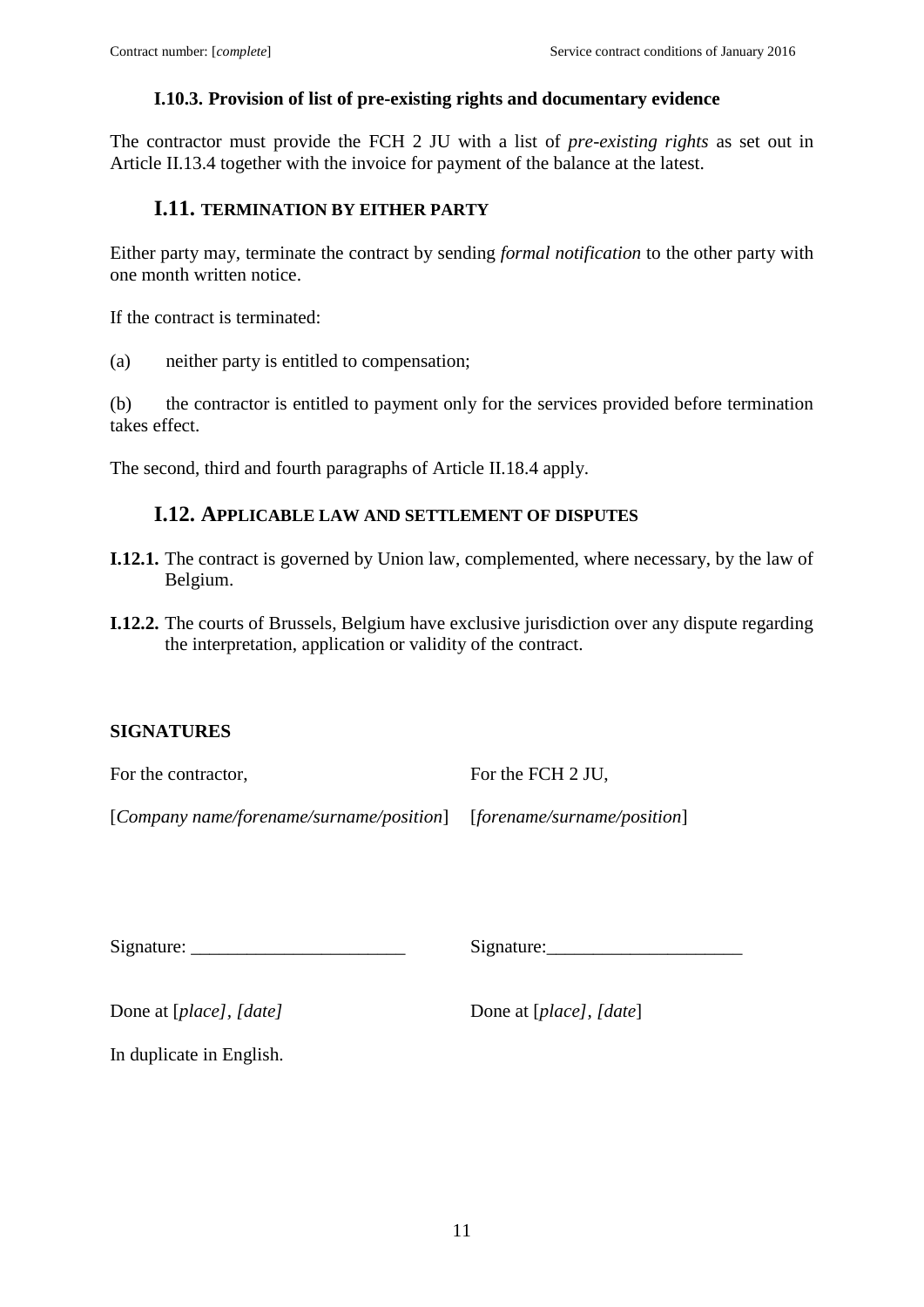## **II. GENERAL CONDITIONS FOR THE SERVICE CONTRACT**

## <span id="page-11-0"></span>**II.1. DEFINITIONS**

<span id="page-11-1"></span>For the purpose of this contract, the following definitions (indicated in *italics* in the text) apply:

**'Back office'**: the internal system(s) used by the parties to process electronic invoices;

**'Confidential information or document'**: any information or document received by either party from the other or accessed by either party in the context of the *performance of the contract,* that any of the parties has identified in writing as confidential. It may not include information that is publicly available;

**'Conflict of interest'**: a situation where the impartial and objective *performance of the contract* by the contractor is compromised for reasons involving family, emotional life, political or national affinity, economic interest, or any other shared interest with the FCH 2 JU or any third party related to the subject matter of the contract;

**'Creator'**: means any natural person who contributes to the production of the *result*;

**'EDI message'** (electronic data interchange): a message created and exchanged through the electronic transfer, from computer to computer, of commercial and administrative data using an agreed standard;

**'e-PRIOR'**: the service-oriented communication platform that provides a series of web services and allows the exchange of standardised electronic messages and documents between the parties. This is done either through web services, with a machine-to-machine connection between the parties' *back office* systems (*EDI messages*), or through a web application (the s*upplier portal*). The Platform may be used to exchange electronic documents (e-documents) such as electronic requests for services, electronic specific contracts, and electronic acceptance of services or electronic invoices between the parties. Technical specifications (i.e. the *interface control document*), details on access and user manuals are available at the following website:

[http://ec.europa.eu/dgs/informatics/supplier\\_portal/documentation/documentation\\_en.htm](http://ec.europa.eu/dgs/informatics/supplier_portal/documentation/documentation_en.htm)

**'Force majeure'**: any unforeseeable, exceptional situation or event beyond the control of the parties that prevents either of them from fulfilling any of their obligations under the contract. The situation or event must not be attributable to error or negligence on the part of the parties or on the part of the subcontractors and must prove to be inevitable despite their exercising due diligence. Defaults of service, defects in equipment or material or delays in making them available, labour disputes, strikes and financial difficulties may not be invoked as *force majeure*, unless they stem directly from a relevant case of *force majeure*;

**'Formal notification'** (or 'formally notify'): form of communication between the parties made in writing by mail or email, which provides the sender with compelling evidence that the message was delivered to the specified recipient;

**'Fraud':** any intentional act or omission affecting the Union's financial interests relating to the use or presentation of false, incorrect or incomplete statements or documents or to nondisclosure of information in violation of a specific obligation;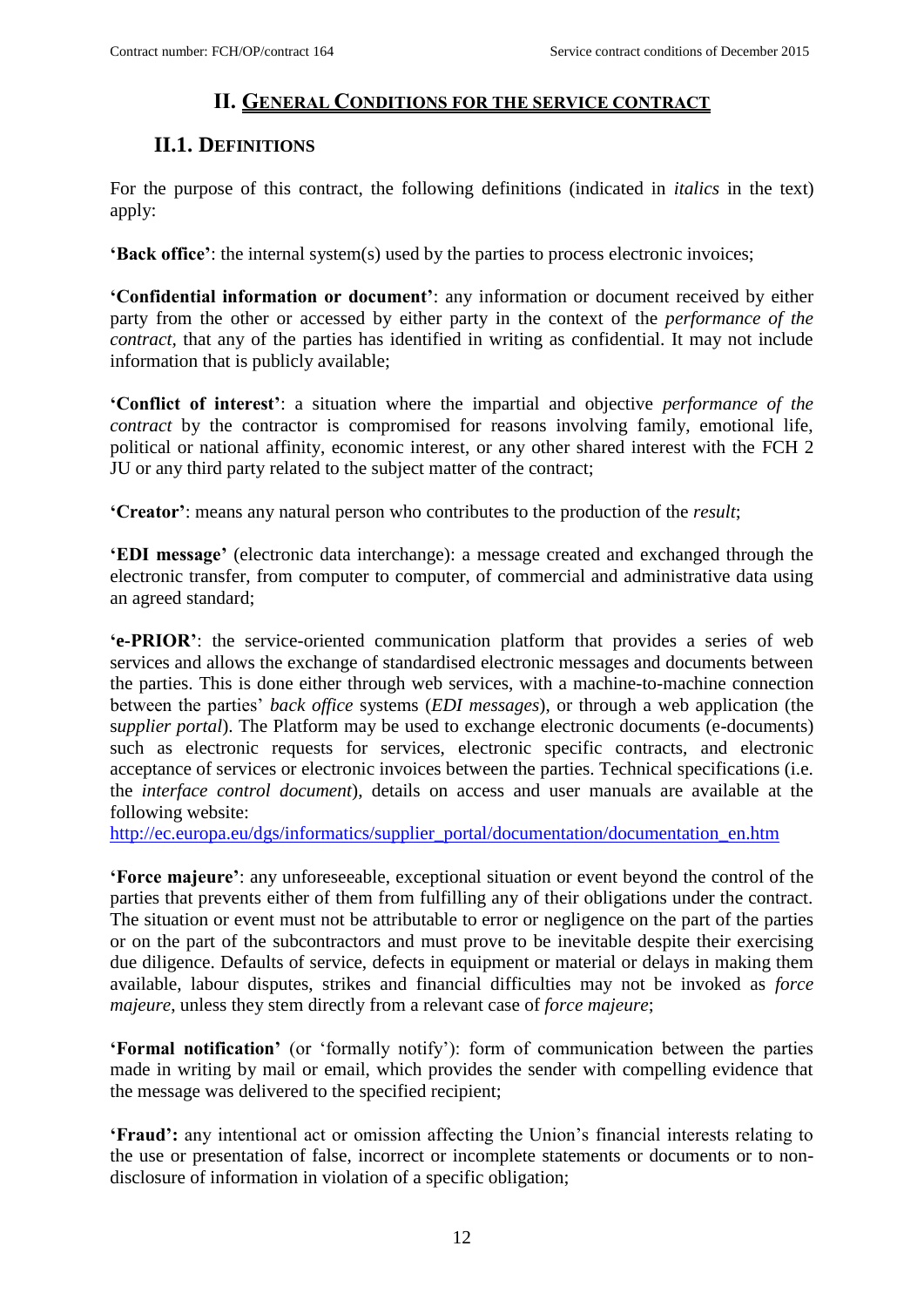**'Interface control document'**: the guideline document which lays down the technical specifications, message standards, security standards, checks of syntax and semantics, etc. to facilitate machine-to-machine connection. This document is updated on a regular basis;

**'Irregularity'**: any infringement of a provision of Union law resulting from an act or omission by an economic operator, which has, or would have, the effect of prejudicing the Union's budget.

'Notification' (or 'notify'): form of communication between the parties made in writing including by electronic means;

**'Performance of the contract'**: the execution of tasks and delivery of the purchased services by the contractor to the FCH 2 JU;

**'Personnel'**: persons employed directly or indirectly or contracted by the contractor to perform the contract;

**'Pre-existing material'**: any material, document, technology or know-how which exists prior to the contractor using it for the production of a *result* in the *performance of the contract*;

**'Pre-existing right'**: any industrial and intellectual property right on *pre-existing material*; it may consist in a right of ownership, a licence right and/or right of use belonging to the contractor, the *creator*, the FCH 2 JU as well as to any other third parties;

**'Professional conflicting interest'**: a situation in which the contractor's previous or ongoing professional activities affect its capacity to perform the contract to an appropriate quality standard.

**'Related person'**: any person who has the power to represent the contractor or to take decisions on its behalf;

**'Result'**: any intended outcome of *the performance of the contract*, whatever its form or nature, which is delivered and finally or partially approved by the FCH 2 JU. A *result* may be further defined in this contract as a deliverable. A *result* may, in addition to materials produced by the contractor or at its request, also include *pre-existing materials*;

**'Substantial error'**: any infringement of a contract provision resulting from an act or omission, which causes or might cause a loss to the Union's budget.

**'Supplier portal'**: the *e-PRIOR* portal, which allows the contractor to exchange electronic business documents, such as invoices, through a graphical user interface; its main features can be found in the supplier portal overview document available on: [http://ec.europa.eu/dgs/informatics/supplier\\_portal/doc/um\\_supplier\\_portal\\_overview.pdf](http://ec.europa.eu/dgs/informatics/supplier_portal/doc/um_supplier_portal_overview.pdf)

### **II.2. ROLES AND RESPONSIBILITIES IN THE EVENT OF A JOINT TENDER**

<span id="page-12-0"></span>In the event of a joint tender submitted by a group of economic operators and where the group does not have legal personality or legal capacity, one member of the group is appointed as leader of the group.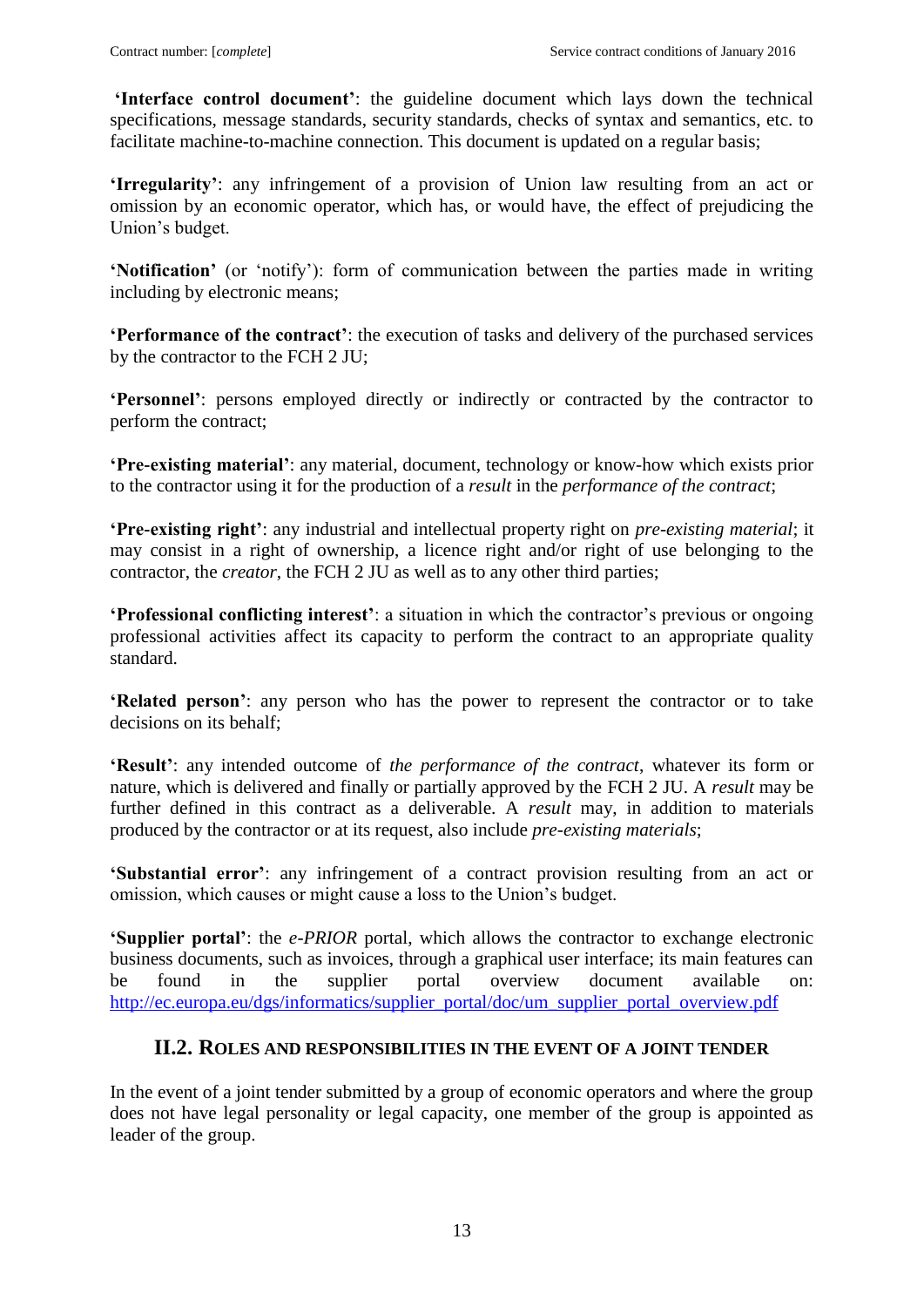## **II.3. SEVERABILITY**

<span id="page-13-0"></span>Each provision of this contract is severable and distinct from the others. If a provision is or becomes illegal, invalid or unenforceable to any extent, it must be severed from the remainder of the contract. This does not affect the legality, validity or enforceability of any other provisions of the contract, which continue in full force and effect. The illegal, invalid or unenforceable provision must be replaced by a legal, valid and enforceable substitute provision which corresponds as closely as possible with the actual intent of the parties under the illegal, invalid or unenforceable provision. The replacement of such a provision must be made in accordance with Article II.11. The contract must be interpreted as if it had contained the substitute provision as from its entry into force.

### **II.4. PERFORMANCE OF THE CONTRACT**

- <span id="page-13-1"></span>**II.4.1** The contractor must provide services of high quality standards, in accordance with the state of the art in the industry and the provisions of this contract, in particular the tender specifications and the terms of its tender.
- **II.4.2** The contractor must comply with the minimum requirements provided for in the tender specifications. This includes compliance with applicable obligations under environmental, social and labour law established by Union law, national law and collective agreements or by the international environmental, social and labour law provisions listed in Annex X to Directive  $2014/24/EU^2$ .
- **II.4.3** The contractor must obtain any permit or licence required in the State where the services are to be provided.
- **II.4.4** All periods specified in the contract are calculated in calendar days, unless otherwise specified.
- **II.4.5** The contractor must not present itself as a representative of the FCH 2 JU and must inform third parties that it is not part of the European public service.
- **II.4.6** The contractor is responsible for the *personnel* who carry out the services and exercises its authority over its *personnel* without interference by the FCH 2 JU. The contractor must inform its *personnel* that:
	- (a) they may not accept any direct instructions from the FCH 2 JU; and
	- (b) their participation in providing the services does not result in any employment or contractual relationship with the FCH 2 JU.
- **II.4.7** The contractor must ensure that the *personnel* performing the contract and any future replacement *personnel* possess the professional qualifications and experience required to provide the services, as the case may be on the basis of the selection criteria set out in the tender specifications.
- **II.4.8** At the FCH 2 JU's reasoned request, the contractor must replace any member of *personnel* who:

 $\overline{a}$ 

<sup>2</sup> OJ L 94 of 28.03.2014, p. 65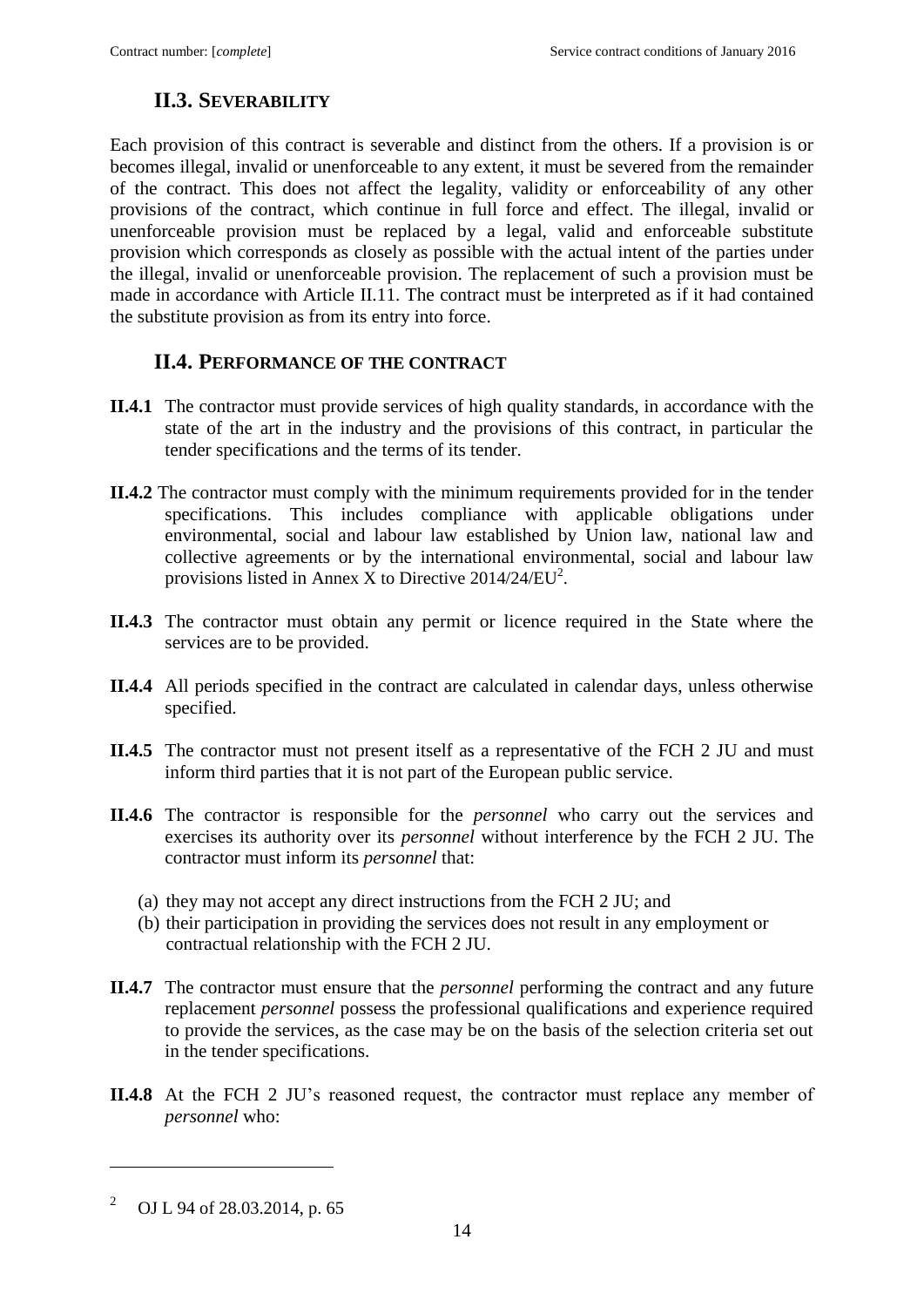- (a) does not have the expertise required to provide the services; or
- (b) has caused disruption at the premises of the FCH 2 JU.

The contractor bears the cost of replacing its *personnel* and is responsible for any delay in providing the services resulting from the replacement of *personnel*.

**II.4.9** The contractor must record and report to the FCH 2 JU any problem that affects its ability to provide the services. The report must describe the problem, state when it started and what action the contractor is taking to resolve it.

### **II.5. COMMUNICATION BETWEEN THE PARTIES**

#### <span id="page-14-1"></span><span id="page-14-0"></span>**II.5.1 Form and means of communication**

Any communication of information, notices or documents under the contract must:

- (a) be made in writing in paper or electronic format in the language of the contract;
- (b) bear the contract number;
- (c) be made using the relevant communication details set out in Article I.8; and
- (d) be sent by mail, email or, for the documents specified in the special conditions, via *e-PRIOR*.

If a party requests written confirmation of an e-mail within a reasonable time, the other party must provide an original signed paper version of the communication as soon as possible.

The parties agree that any communication made by email has full legal effect and is admissible as evidence in judicial proceedings.

#### <span id="page-14-2"></span>**II.5.2 Date of communications by mail and email**

Any communication is deemed to have been made when the receiving party receives it, unless this contract refers to the date when the communication was sent.

E-mail is deemed to have been received by the receiving party on the day of dispatch of that e-mail, provided that it is sent to the e-mail address indicated in Article I.8. The sending party must be able to prove the date of dispatch. In the event that the sending party receives a nondelivery report, it must make every effort to ensure that the other party actually receives the communication by email or mail. In such a case, the sending party is not held in breach of its obligation to send such communication within a specified deadline.

Mail sent to the FCH 2 JU is deemed to have been received by the FCH 2 JU on the date on which the department responsible referred to in Article I.8 registers it.

*Formal notifications* are considered to have been received by the receiving party on the date of receipt indicated in the proof received by the sending party that the message was delivered to the specified recipient.

#### <span id="page-14-3"></span>**II.5.3 Submission of e-documents via e-PRIOR**

If provided for in the special conditions, the exchange of electronic documents (e-documents) such as invoices between the parties is automated through the use of the *e-PRIOR* platform.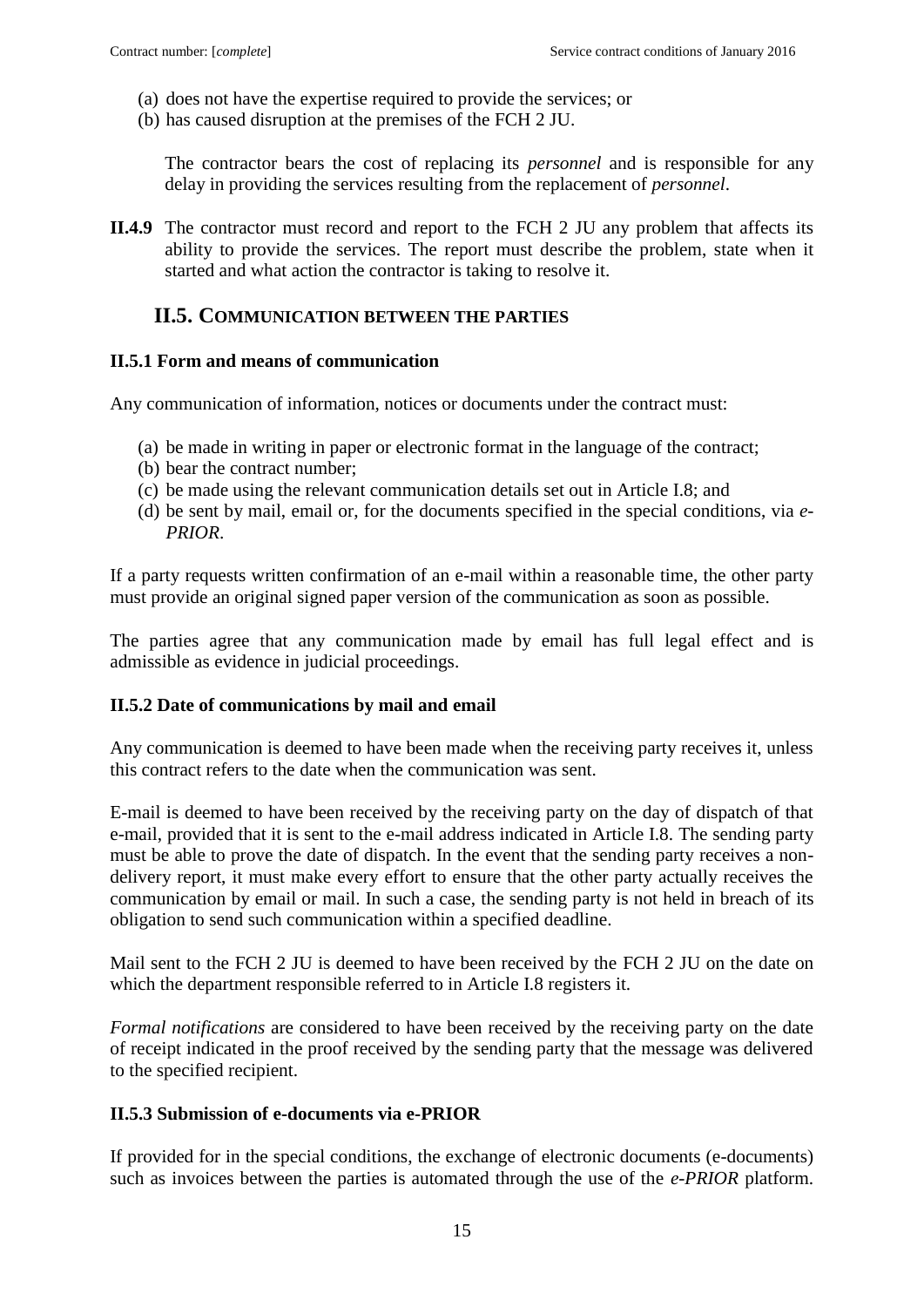This platform provides two possibilities for such exchanges: either through web services (machine-to-machine connection) or through a web application (the *supplier portal*).

The FCH 2 JU takes the necessary measures to implement and maintain electronic systems that enable the *supplier portal* to be used effectively.

In the case of machine-to-machine connection, a direct connection is established between the parties' *back offices*. In this case, the parties take the measures necessary on their side to implement and maintain electronic systems that enable the machine-to-machine connection to be used effectively. The electronic systems are specified in the *interface control document*. The contractor (or leader in the case of a joint tender) must take the necessary technical measures to set up a machine-to-machine connection and at its own cost.

If communication via the *supplier portal* or via the web services (machine-to-machine connection) is hindered by factors beyond the control of one party, it must *notify* the other immediately and the parties must take the necessary measures to restore this communication.

If it is impossible to restore the communication within two working days, one party must *notify* the other that alternative means of communication specified in Article II.5.1 will be used until the *supplier portal* or the machine-to-machine connection is restored.

When a change in the *interface control document* requires adaptations, the contractor (or leader in the case of a joint tender) has up to six months from receipt of the *notification* to implement this change. This period can be shortened by mutual agreement of the parties. This period does not apply to urgent measures required by the security policy of the FCH 2 JU to ensure integrity, confidentiality and non-repudiation of information and the availability of *e-PRIOR*, which must be applied immediately.

### <span id="page-15-0"></span>**II.5.4 Validity and date of e-documents**

The parties agree that any e-document, including related attachments exchanged via *e-PRIOR*:

- (a) is considered as equivalent to a paper document;
- (b) is deemed to be the original of the document;
- (c) is legally binding on the parties once an *e-PRIOR* authorised person has performed the 'sign' action in *e-PRIOR* and has full legal effect; and
- (d) constitutes evidence of the information contained in it and is admissible as evidence in judicial proceedings.

The parties expressly waive any rights to contest the validity of such a document solely on the grounds that communications between the parties occurred through *e-PRIOR* or that the document has been signed through *e-PRIOR*. If a direct connection is established between the parties' *back offices* to allow electronic transfer of documents, the parties agree that an edocument, sent as mentioned in the *interface control document*, qualifies as an *EDI message*.

If the e-document is dispatched through the *supplier portal*, it is deemed to have been legally issued or sent when the contractor (or leader in the case of a joint tender) is able to successfully submit the e-document without any error messages. The generated PDF and XML document for the e-document are considered as a proof of receipt by the FCH 2 JU.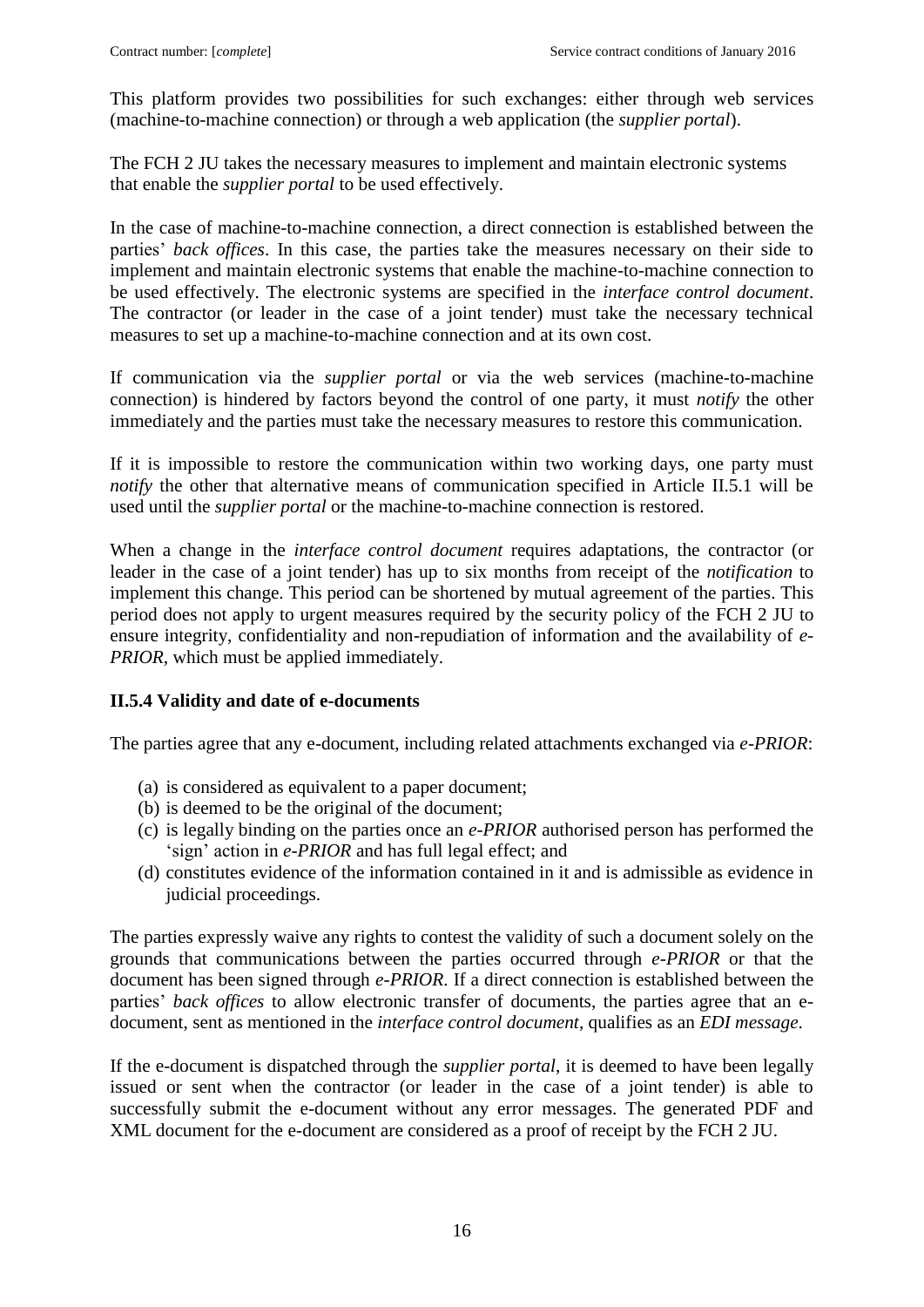In the event that an e-document is dispatched using a direct connection established between the parties' *back offices*, the e-document is deemed to have been legally issued or sent when its status is 'received' as defined in the *interface control document*.

When using the *supplier portal*, the contractor (or leader in the case of a joint tender) can download the PDF or XML message for each e-document for one year after submission. After this period, copies of the e-documents are no longer available for automatic download from the *supplier portal*.

#### <span id="page-16-0"></span>**II.5.5 Authorised persons in e-PRIOR**

The contractor submits a request for each person who needs to be assigned the role of 'user' in *e-PRIOR*. These persons are identified by means of the European Communication Authentication Service (ECAS) and authorised to access and perform actions in *e-PRIOR* within the permissions of the user roles that the FCH 2 JU has assigned to them.

User roles enabling these *e-PRIOR* authorised persons to sign legally binding documents such as specific tenders or specific contracts are granted only upon submission of supporting documents proving that the authorised person is empowered to act as a legal representative of the contractor.

## **II.6. LIABILITY**

- <span id="page-16-1"></span>**II.6.1** The FCH 2 JU is not liable for any damage or loss caused by the contractor, including any damage or loss to third parties during or as a consequence of *performance of the contract*.
- **II.6.2** If required by the relevant applicable legislation, the contractor must take out an insurance policy against risks and damage or loss relating to the *performance of the contract*. It must also take out supplementary insurance as reasonably required by standard practice in the industry. Upon request, the contractor must provide evidence of insurance coverage to the FCH 2 JU.
- **II.6.3** The contractor is liable for any loss or damage caused to the FCH 2 JU during or as a consequence of *performance of the contract*, including in the event of subcontracting, but only up to an amount not exceeding three times the total amount of the contract. However, if the damage or loss is caused by the gross negligence or wilful misconduct of the contractor or of its *personnel* or subcontractors, the contractor is liable for the whole amount of the damage or loss.
- **II.6.4** If a third party brings any action against the FCH 2 JU in connection with the *performance of the contract*, including any action for alleged breach of intellectual property rights, the contractor must assist the FCH 2 JU in the legal proceedings, including by intervening in support of the FCH 2 JU upon request. If the FCH 2 JU's liability towards the third party is established and that such liability is caused by the contractor during or as a consequence of the *performance of the contract*, Article II.6.3 applies.
- **II.6.5** If the contractor is composed of two or more economic operators (i.e. who submitted a joint tender), they are all jointly and severally liable to the FCH 2 JU for the *performance of the contract*.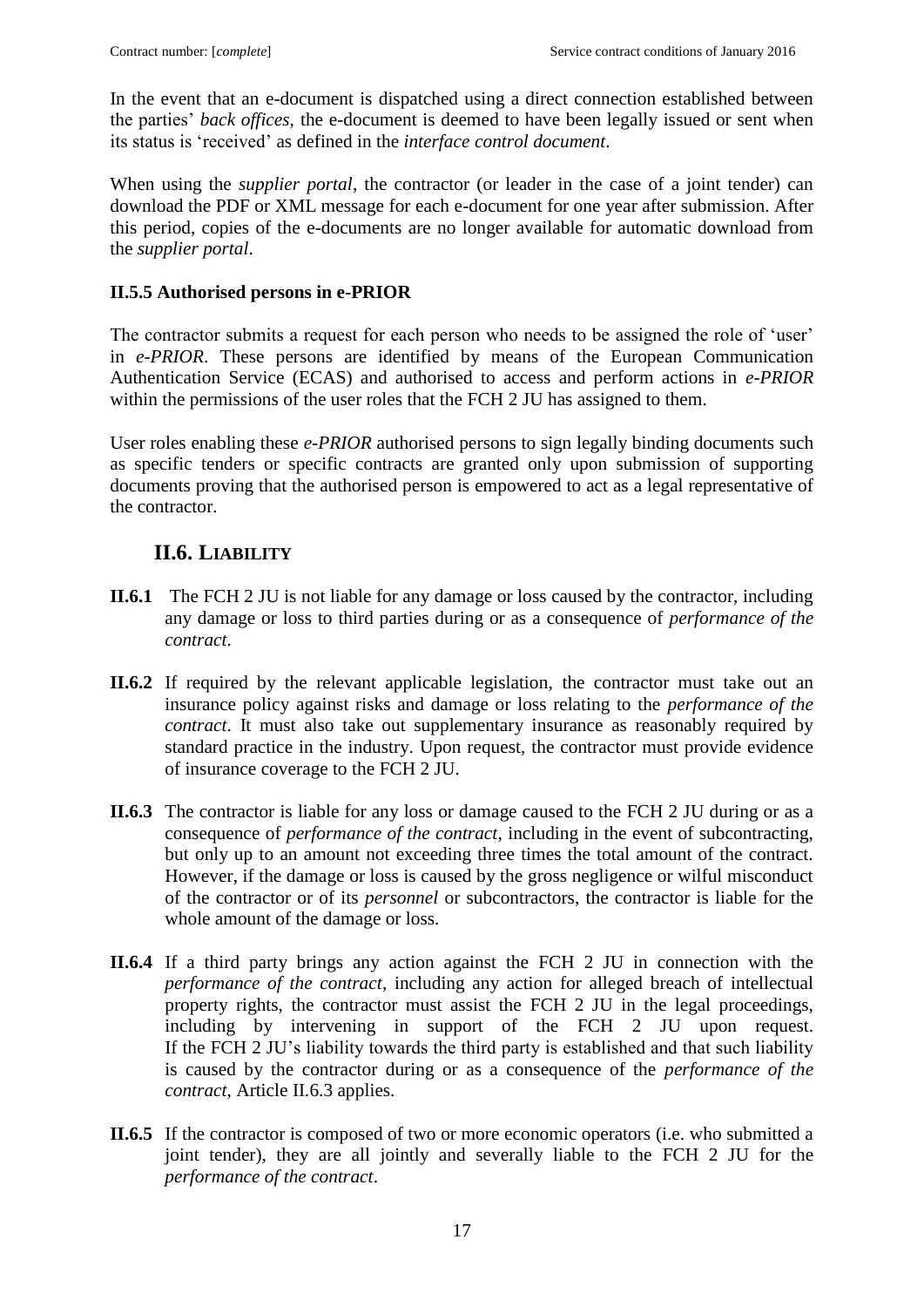**II.6.6** The FCH 2 JU is not liable for any loss or damage caused to the contractor during or as a consequence of *performance of the contract*, unless the loss or damage was caused by wilful misconduct or gross negligence of the FCH 2 JU.

### <span id="page-17-0"></span>**II.7. CONFLICT OF INTEREST AND PROFESSIONAL CONFLICTING INTERESTS**

- **II.7.1** The contractor must take all the necessary measures to prevent any situation of *conflict of interest* or *professional conflicting interest.*
- **II.7.2** The contractor must *notify* the FCH 2 JU in writing as soon as possible of any situation that could constitute a *conflict of interest* or a *professional conflicting interest* during the *performance of the contract*. The contractor must immediately take action to rectify the situation.

The FCH 2 JU may do any of the following:

- (a) verify that the contractor's action is appropriate;
- (b) require the contractor to take further action within a specified deadline;

**II.7.3** The contractor must pass on all the relevant obligations in writing to:

- (a) its *personnel*;
- (b) any natural person with the power to represent it or take decisions on its behalf;
- (c) third parties involved in the *performance of the contract*, including subcontractors.

The contractor must also ensure that the persons referred to above are not placed in a situation which could give rise to conflicts of interest.

### **II.8. CONFIDENTIALITY**

- <span id="page-17-1"></span>**II.8.1** The FCH 2 JU and the contractor must treat with confidentiality any information or documents, in any format, disclosed in writing or orally in relating to the *performance of the contract* and identified in writing as confidential.
- **II.8.2** Each party must:
- (a) not use *confidential information or documents* for any purpose other than to perform its obligations under the contract without the prior written agreement of the other party;
- (b) ensure the protection of such *confidential information or documents* with the same level of protection as its own *confidential information* and in any case with due diligence;
- (c) not disclose, directly or indirectly, *confidential information or documents* to third parties without the prior written agreement of the other party.
- **II.8.3** The confidentiality obligation set out in this Article are binding on the FCH 2 JU and the contractor during the *performance of the contract* and for as long as the information or documents remain confidential unless:
- (a) the disclosing party agrees to release the receiving party from the confidentiality obligation earlier;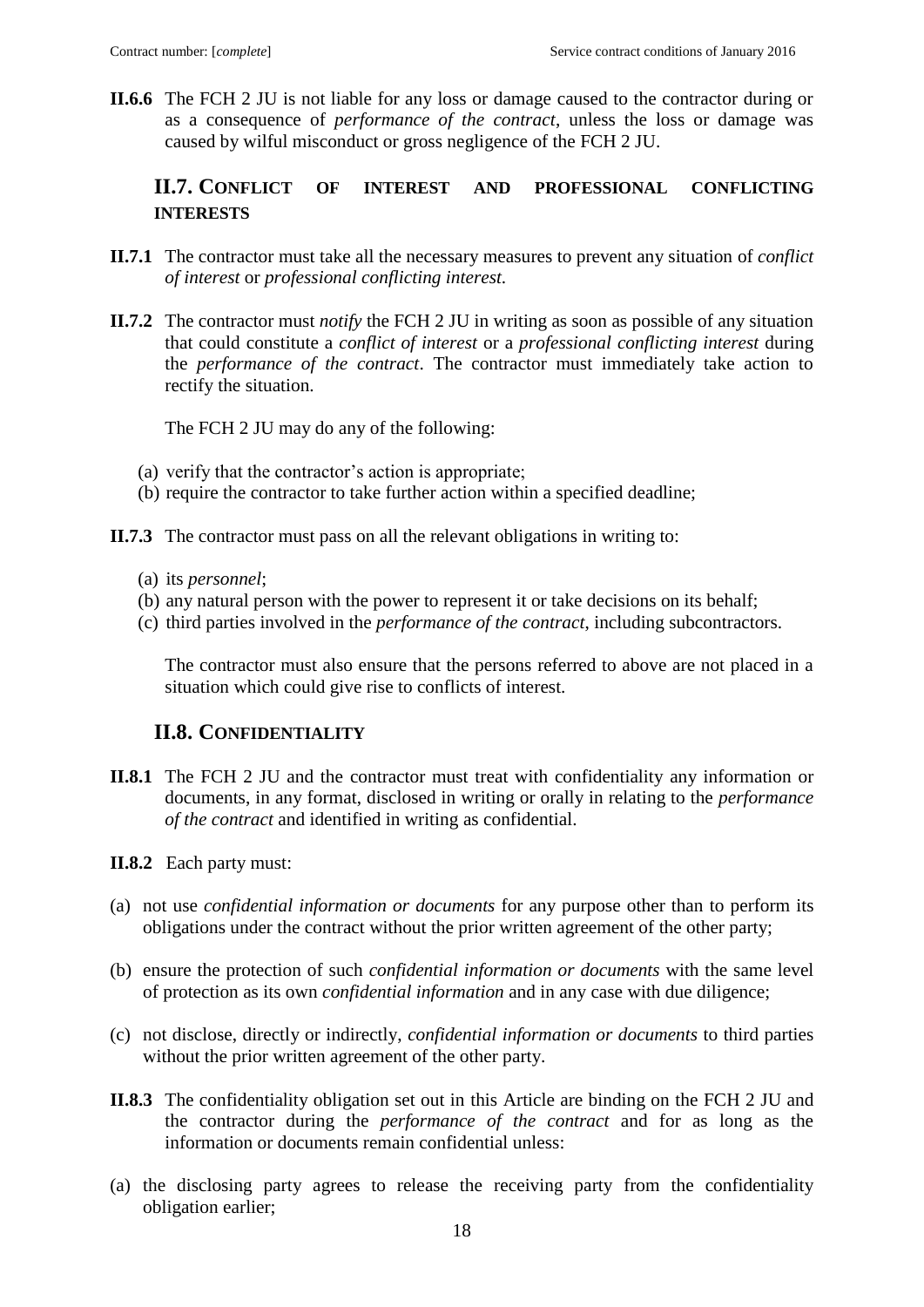- (b) the *confidential information or documents* become public through other means than a breach of the confidentiality obligation;
- (c) the applicable law requires the disclosure of the *confidential information or documents*.
- **II.8.4** The contractor must obtain from any natural person with the power to represent it or take decisions on its behalf, as well as from third parties involved in the *performance of the contract*, a commitment that they will comply with this Article. At the request of the FCH 2 JU, the contractor must provide a document providing evidence of this commitment.

#### **II.9. PROCESSING OF PERSONAL DATA**

- <span id="page-18-0"></span>**II.9.1** Any personal data included in the contract must be processed in accordance with Regulation (EC) 45/2001 of the European Parliament and of the Council of 18 December 2000 on the protection of individuals with regard to the processing of personal data by the Community institutions and bodies and on the free movement of such data. Such data must be processed by the data controller solely for the purposes of the performance, management and monitoring of the contract. This does not affect its possible transmission to bodies entrusted with monitoring or inspection tasks in application of Union law.
- **II.9.2** The contractor has the right to access its personal data and the right to rectify any such data. The contractor should address any queries concerning the processing of its personal data to the data controller.
- **II.9.3** The contractor has right of recourse at any time to the European Data Protection Supervisor.
- **II.9.4** If the contract requires the contractor to process any personal data, the contractor may act only under the supervision of the data controller, in particular with regard to the purposes of the processing, the categories of data that may be processed, the recipients of the data and the means by which the data subject may exercise its rights
- **II.9.5** The contractor must grant *personnel* access to the data to the extent strictly necessary for the performance, management and monitoring of the contract.
- **II.9.6** The contractor must adopt appropriate technical and organisational security measures giving due regard to the risks inherent in the processing and to the nature of the personal data concerned in order to:
	- (a) prevent any unauthorised person from gaining access to computer systems processing personal data, and especially:
		- (i) unauthorised reading, copying, alteration or removal of storage media;

(ii) unauthorised data inputting, as well as any unauthorised disclosure, alteration or erasure of stored personal data;

(iii) unauthorised use of data-processing systems by means of data transmission facilities;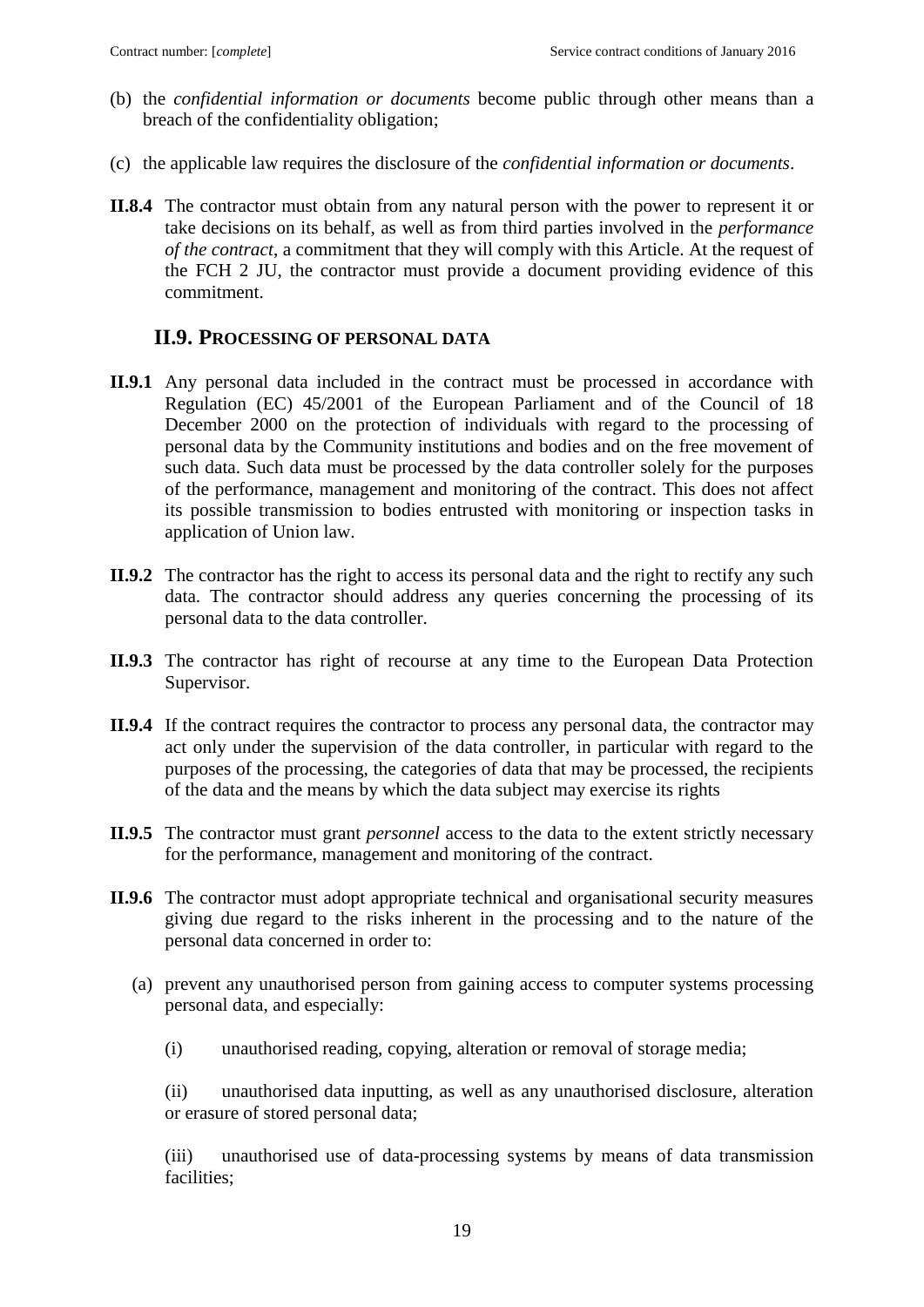- (b) ensure that authorised users of a data-processing system can access only the personal data to which their access right refers;
- (c) record which personal data have been communicated, when and to whom;
- (d) ensure that personal data being processed on behalf of third parties can be processed only in the manner prescribed by the FCH 2 JU;
- (e) ensure that, during communication of personal data and transport of storage media, the data cannot be read, copied or erased without authorisation;
- (f) design its organisational structure in such a way that it meets data protection requirements.

### <span id="page-19-0"></span>**II.10. SUBCONTRACTING**

- **II.10.1** The contractor must not subcontract and have the contract performed by third parties beyond the third parties already mentioned in its tender without prior written authorisation from the FCH 2 JU.
- **II.10.2** Even if the FCH 2 JU authorises subcontracting, the contractor remains bound by its contractual obligations and is solely responsible for the *performance of this contract*.
- **II.10.3** The contractor must ensure that the subcontract does not affect the rights of the FCH 2 JU under this contract, particularly those under Articles II.8, II.13 and II.24.
- **II.10.4** The FCH 2 JU may request the contractor to replace a subcontractor found to be in a situation provided for in points (d) and (e) of Article II.18.1.

#### **II.11. AMENDMENTS**

- <span id="page-19-1"></span>**II.11.1** Any amendment to the contract must be made in writing before all contractual obligations have been fulfilled.
- **II.11.2** Any amendment must not make changes to the contract that might alter the initial conditions of the procurement procedure or result in unequal treatment of tenderers.

#### **II.12. ASSIGNMENT**

- <span id="page-19-2"></span>**II.12.1** The contractor must not assign the rights and obligations arising from the contract, including claims for payments or factoring, without prior written authorisation from the FCH 2 JU. In such cases, the contractor must provide the FCH 2 JU with the identity of the intended assignee.
- **II.12.2** Any right or obligation assigned by the contractor without authorisation is not enforceable against the FCH 2 JU.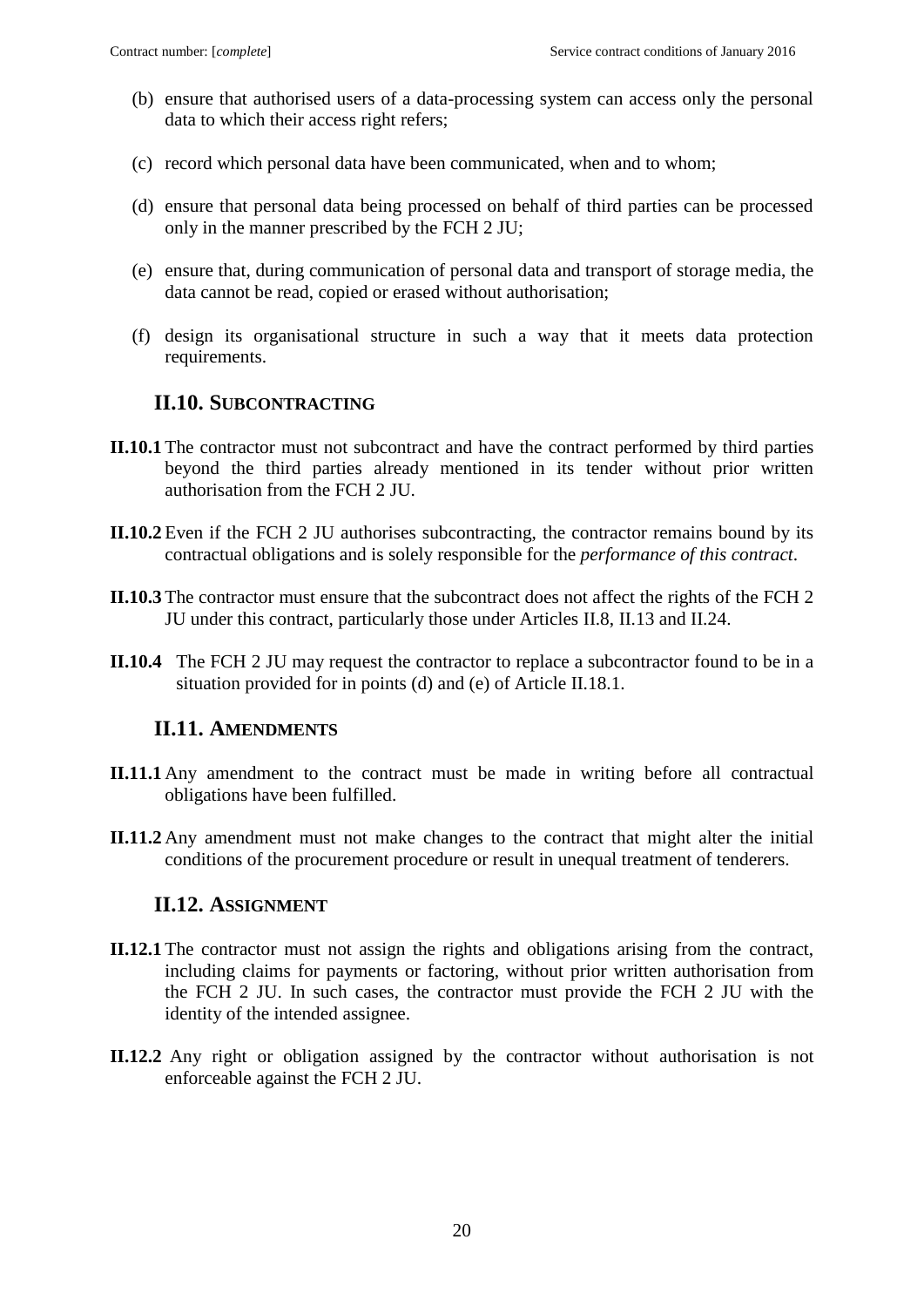### <span id="page-20-0"></span>**II.13. INTELLECTUAL PROPERTY RIGHTS**

#### <span id="page-20-1"></span>**II.13.1. Ownership of the rights in the results**

The FCH 2 JU acquires irrevocably worldwide ownership of the *results* and of all intellectual property rights under the contract. The intellectual property rights so acquired include any rights, such as copyright and other intellectual or industrial property rights, to any of the *results* and in all technological solutions and information created or produced by the contractor or by its subcontractor in *performance of the contract*. The FCH 2 JU may exploit and use the acquired rights as stipulated in this contract. The FCH 2 JU acquires all the rights from the moment the FCH 2 JU approves the *results* delivered by the contractor. Such delivery and approval are deemed to constitute an effective assignment of rights from the contractor to the FCH 2 JU.

The payment of the price includes any fees payable to the contractor about the acquisition of ownership of rights by the FCH 2 JU including for all forms of exploitation and of use of the *results*.

#### **II.13.2. Licensing rights on pre-existing materials**

<span id="page-20-2"></span>Unless provided otherwise in the special conditions, the FCH 2 JU does not acquire ownership of *pre-existing rights* under this contract.

The contractor licenses the *pre-existing rights* on a royalty-free, non-exclusive and irrevocable basis to the FCH 2 JU, which may use the *pre-existing materials* for all the modes of exploitation set out in this contract. All *pre-existing rights* are licensed to the FCH 2 JU from the moment the *results* are delivered and approved by the FCH 2 JU.

The licensing of *pre-existing rights* to the FCH 2 JU under this contract covers all territories worldwide and is valid for the duration of intellectual property rights protection.

The payment of the price as set out in the contract is deemed to also include any fees payable to the contractor in relation to the licensing of *pre-existing rights* by the FCH 2 JU, including for all forms of exploitation and of use of the *results*.

Where *performance of the contract* requires that the contractor uses *pre-existing materials* belonging to the FCH 2 JU, the FCH 2 JU may request that the contractor signs an adequate licence agreement. Such use by the contractor will not entail any transfer of rights to the contractor and is limited to the needs of this contract.

#### **II.13.3. Exclusive rights**

<span id="page-20-3"></span>The FCH 2 JU acquires the following exclusive rights:

- (a) reproduction: the right to authorise or prohibit direct or indirect, temporary or permanent reproduction of the *results* by any means (mechanical, digital or other) and in any form, in whole or in part;
- (b) communication to the public: the exclusive right to authorise or prohibit any display, performance or communication to the public, by wire or wireless means, including the making available to the public of the *results* in such a way that members of the public may access them from a place and at a time individually chosen by them; this right also includes the communication and broadcasting by cable or by satellite;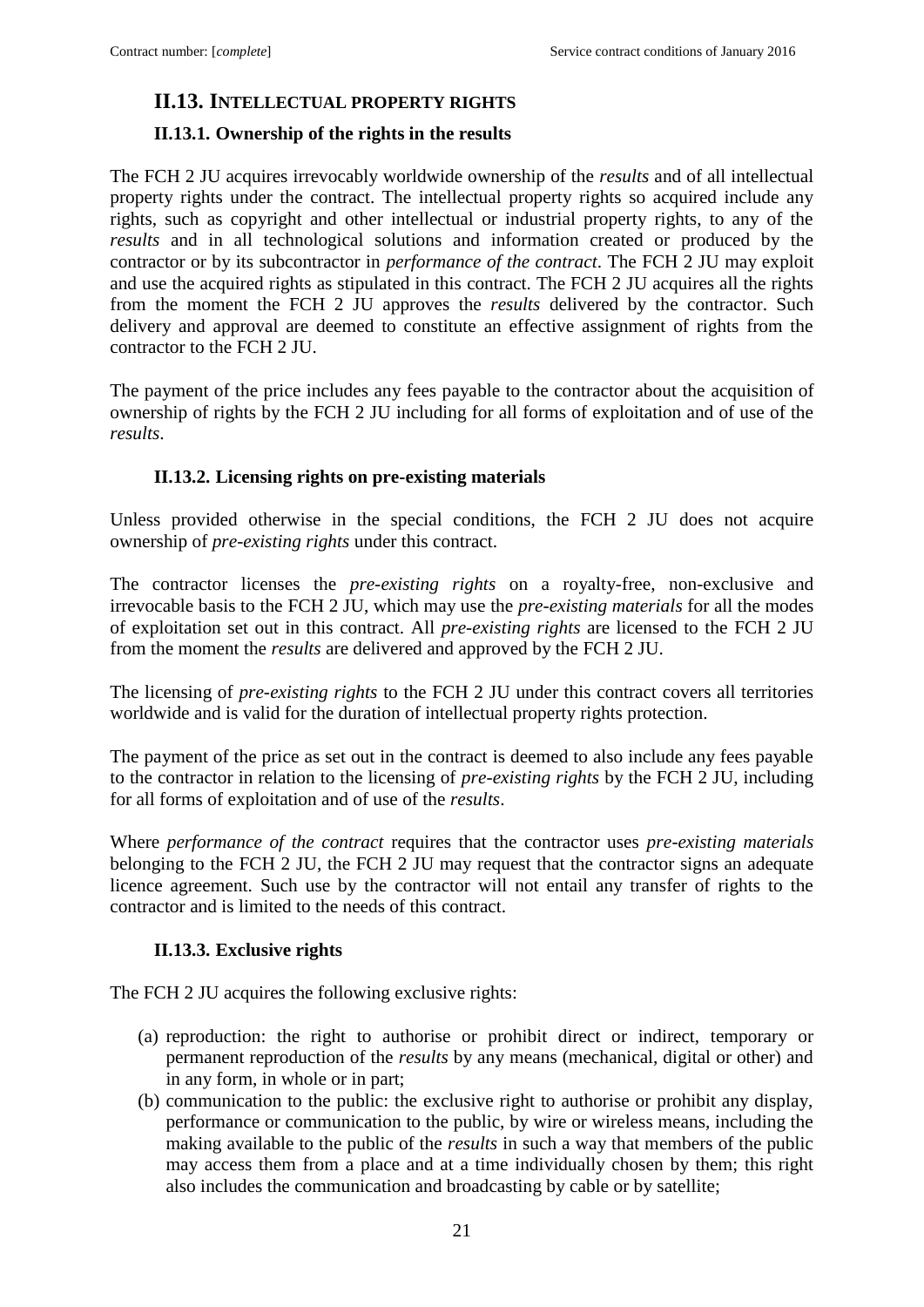- (c) distribution: the exclusive right to authorise or prohibit any form of distribution of *results* or copies of the *results* to the public, by sale or otherwise;
- (d) rental: the exclusive right to authorise or prohibit rental or lending of the *results* or of copies of the *results*;
- (e) adaptation: the exclusive right to authorise or prohibit any modification of the *results*;
- (f) translation: the exclusive right to authorise or prohibit any translation, adaptation, arrangement, creation of derivative works based on the *results*, and any other alteration of the *results*, subject to the respect of moral rights of authors, where applicable;
- (g) where the *results* are or include a database: the exclusive right to authorise or prohibit the extraction of all or a substantial part of the contents of the database to another medium by any means or in any form; and the exclusive right to authorise or prohibit the re-utilization of all or a substantial part of the contents of the database by the distribution of copies, by renting, by on-line or other forms of transmission;
- (h) where the *results* are or include a patentable subject-matter: the right to register them as a patent and to further exploit such patent to the fullest extent;
- (i) where the *results* are or include logos or subject-matter which could be registered as a trademark: the right to register such logo or subject-matter as a trademark and to further exploit and use it;
- (j) where the *results* are or include know-how: the right to use such know-how as is necessary to make use of the *results* to the full extent provided for by this contract, and the right to make it available to contractors or subcontractors acting on behalf of the FCH 2 JU, subject to their signing of adequate confidentiality undertakings where necessary;
- (k) where the *results* are documents:
	- (i) the right to authorise the reuse of the documents in conformity with the Commission Decision of 12 December 2011 on the reuse of Commission documents (2011/833/EU), to the extent it is applicable and the documents fall within its scope and are not excluded by any of its provisions; for the sake of this provision, 'reuse' and 'document' have the meaning given to it by this Decision;
	- (ii) the right to store and archive the *results* in line with the document management rules applicable to the FCH 2 JU, including digitisation or converting the format for preservation or new use purposes;
- (l) where the *results* are or incorporate software, concerning source code, object code and, where relevant, documentation, preparatory materials and manuals, in addition to the other rights mentioned in this Article:
	- (i) end-user rights, for all uses as it *results* from this contract and the intention of the parties, both by the Union or by subcontractors acting on behalf of the Union;
	- (ii) the rights to decompile or disassemble the software;
- (m)to the extent that the contractor may invoke moral rights, the right for the FCH 2 JU, except where otherwise provided in this contract, to publish the *results* with or without mentioning the *creator*(s)' name(s), and the right to decide when and whether the *results* may be disclosed and published.

The contractor warrants that the exclusive rights and the modes of exploitation may be exercised by the Union on all parts of the *results*, be they created by the contractor or consisting of *pre-existing materials*.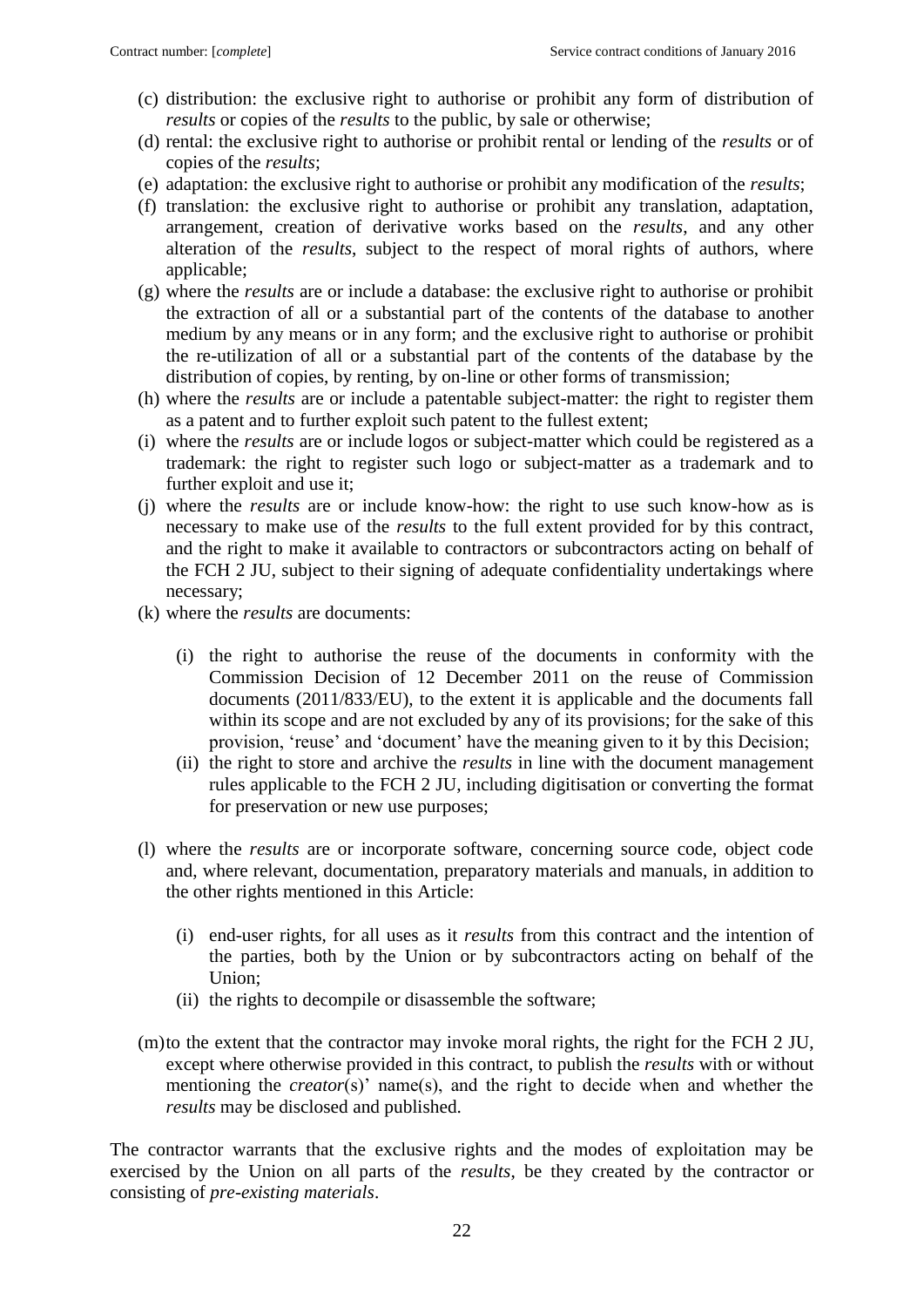Where *pre-existing materials* are inserted in the *results*, the FCH 2 JU may accept reasonable restrictions impacting on the above list, provided that the said materials are easily identifiable and separable from the rest, that they do not correspond to substantial elements of the *results*, and that, should the need arise, satisfactory replacement solutions exist, at no additional costs to the FCH 2 JU. In such case, the contractor will have to clearly inform the FCH 2 JU before making such choice and the FCH 2 JU has the right to refuse it.

### **II.13.4. Identification of pre-existing rights**

<span id="page-22-0"></span>When delivering the *results*, the contractor must warrant that, for any use that the FCH 2 JU may envisage within the limits set in this contract, the *results* and the *pre-existing material* incorporated in the *results* are free of claims from *creators* or from any third parties and all the necessary *pre-existing rights* have been obtained or licensed.

To that effect, the contractor must establish a list of all *pre-existing rights* to the *results* of this contract or parts thereof, including identification of the rights' owners. If there are no *preexisting rights* to the *results*, the contractor must provide a declaration to that effect. The contractor must provide this list or declaration to the FCH 2 JU together with the invoice for payment of the balance at the latest.

### **II.13.5. Evidence of granting of pre-existing rights**

<span id="page-22-1"></span>Upon request by the FCH 2 JU, the contractor must provide evidence that it has the ownership or the right to use all the listed *pre-existing rights*, except for the rights owned or licensed by the FCH 2 JU. The FCH 2 JU may request this evidence even after the end of this contract.

This evidence may refer, for example, to rights to: parts of other documents, images, graphs, fonts, tables, data, software, technical inventions, know-how, IT development tools, routines, subroutines or other programs ('background technology'), concepts, designs, installations or pieces of art, data, source or background materials or any other parts of external origin.

This evidence must include, as appropriate:

- (a) the name and version number of a software product;
- (b) the full identification of the work and its author, developer, *creator*, translator, data entry person, graphic designer, publisher, editor, photographer, producer;
- (c) a copy of the licence to use the product or of the agreement granting the relevant rights to the contractor or a reference to this licence;
- (d) a copy of the agreement or extract from the employment contract granting the relevant rights to the contractor where parts of the *results* were created by its *personnel*;
- (e) the text of the disclaimer notice if any.

Provision of evidence does not release the contractor from its responsibilities if it is found that it does not hold the necessary rights, regardless of when and by whom this fact is revealed.

The contractor also warrants that it possesses the relevant rights or powers to execute the transfer and that it has paid or has verified payment of all due fees including fees due to collecting societies, related to the final *results*.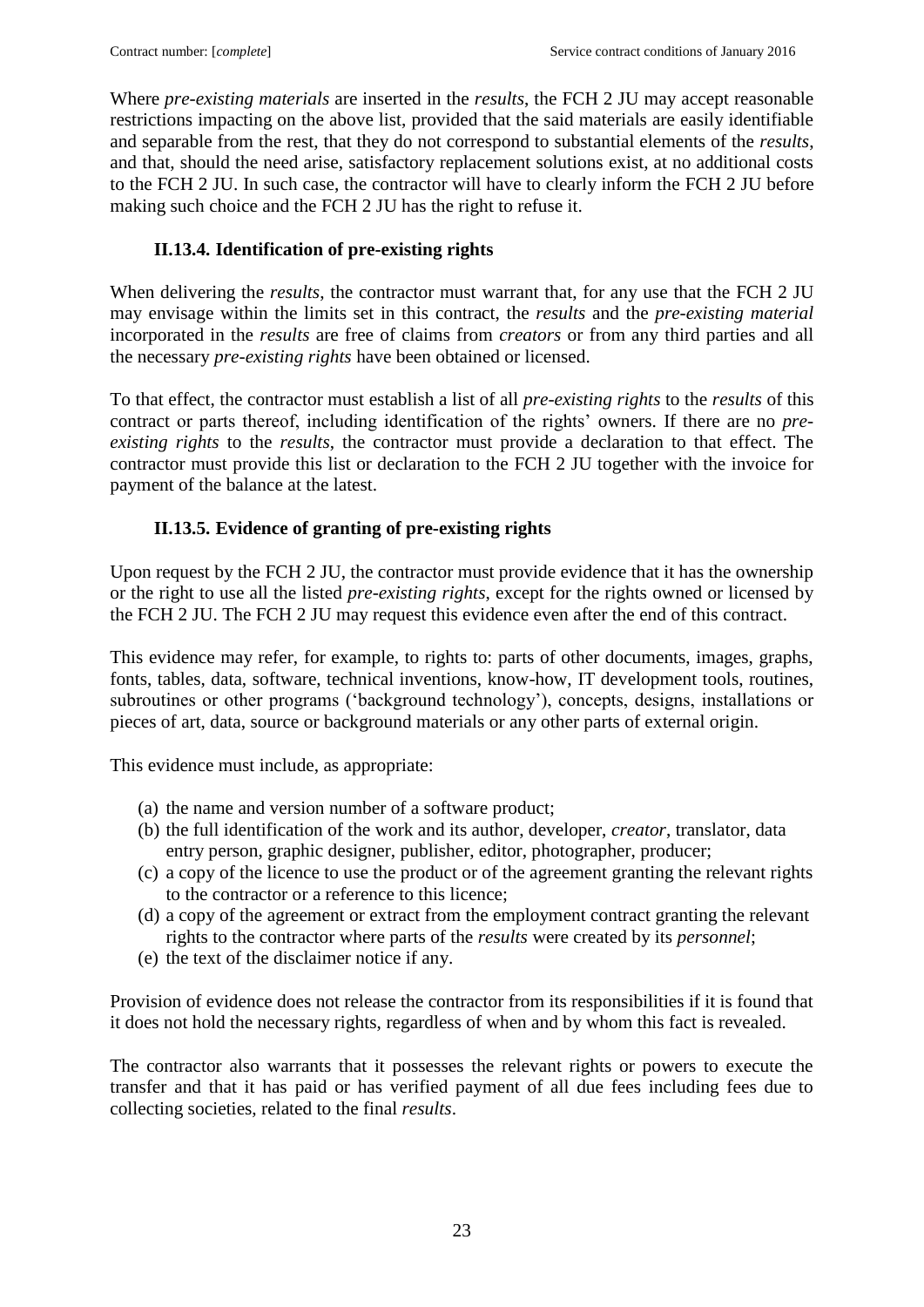### **II.13.6. Quotation of works in the result**

<span id="page-23-0"></span>In the *result*, the contractor must clearly point out all quotations of existing works. The complete reference should include as appropriate, the following: name of the author, title of the work, date and place of publication, date of creation, address of publication on the internet, number, volume and other information that allows the origin to be easily identified.

### **II.13.7. Moral rights of creators**

<span id="page-23-1"></span>By delivering the *results*, the contractor warrants that the *creators* will not object to the following on the basis of their moral rights under copyright:

- (a) that their names be mentioned or not mentioned when the *results* are presented to the public;
- (b) that the *results* be divulged or not after they have been delivered in their final version to the FCH 2 JU;
- (c) that the *results* be adapted, provided that this is done in a manner which is not prejudicial to the *creator*'s honour or reputation.

If moral rights on parts of the *results* protected by copyright may exist, the contractor must obtain the consent of *creators* regarding the granting or waiver of the relevant moral rights in accordance with the applicable legal provisions and be ready to provide documentary evidence upon request.

## **II.13.8. Image rights and sound recordings**

<span id="page-23-2"></span>If natural persons appear in a *result* or their voice or any other private element is recorded in a recognisable manner, the contractor must obtain a statement by these persons (or, in the case of minors, by the persons exercising parental authority) giving their permission for the described use of their image, voice or private element and, on request, submit a copy of the permission to the FCH 2 JU. The contractor must take the necessary measures to obtain such consent in accordance with the applicable legal provisions.

## **II.13.9. Copyright notice for pre-existing rights**

<span id="page-23-3"></span>When the contractor retains *pre-existing rights* on parts of the *results*, reference must be inserted to that effect when the *result* is used as set out in Article I.10.1, with the following disclaimer: '© — year — European Union. All rights reserved. Certain parts are licensed under conditions to the EU', or with any other equivalent disclaimer as the FCH 2 JU may consider best appropriate, or as the parties may agree on a case-by-case basis. This does not apply where inserting such reference would be impossible, notably for practical reasons.

### **II.13.10. Visibility of Union funding and disclaimer**

<span id="page-23-4"></span>When making use of the *results*, the contractor must declare that they have been produced under a contract with the Union and that the opinions expressed are those of the contractor only and do not represent the FCH 2 JU's official position. The FCH 2 JU may waive this obligation in writing or provide the text of the disclaimer.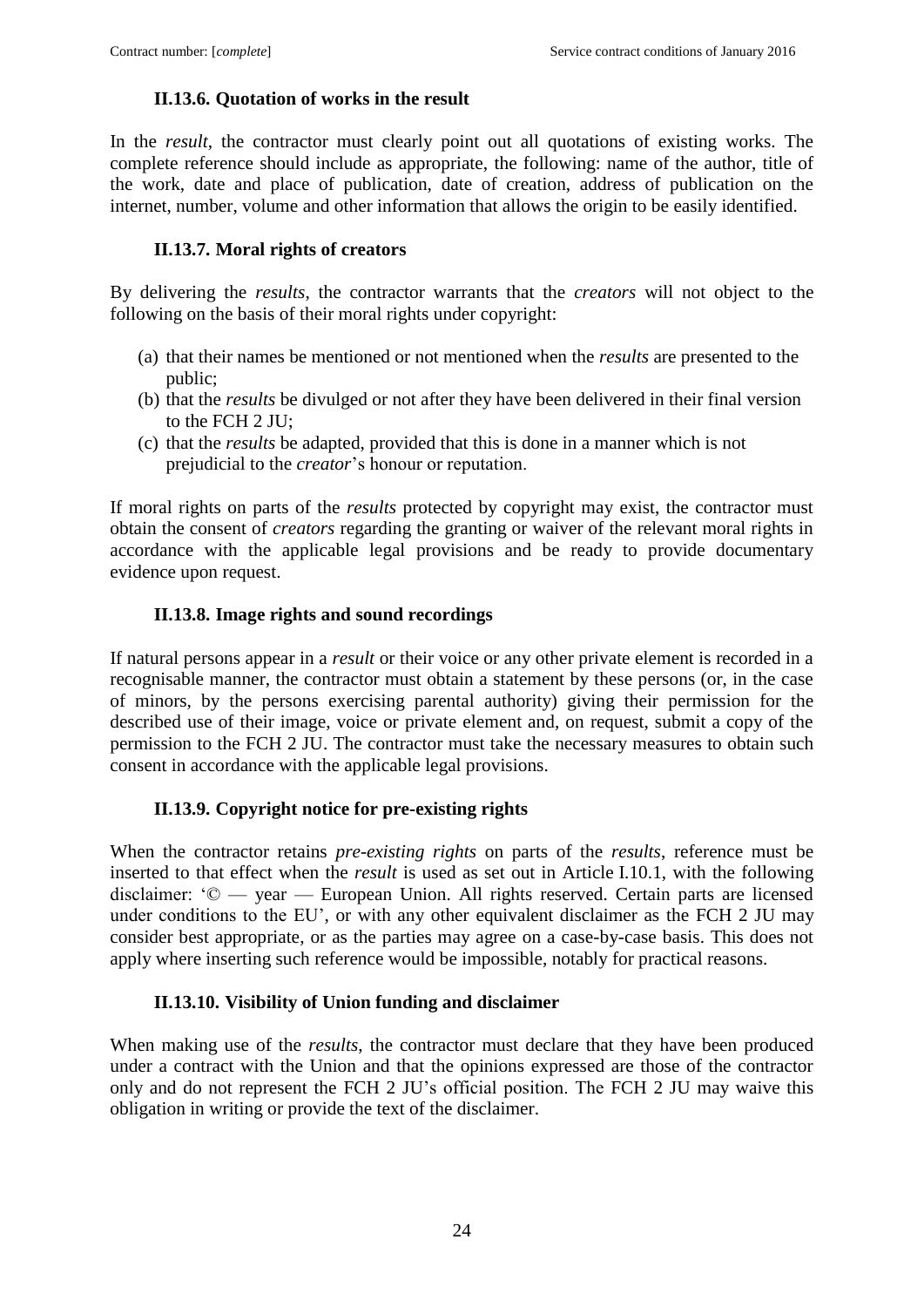### **II.14. FORCE MAJEURE**

- <span id="page-24-0"></span>**II.14.1** If a party is affected by *force majeure*, it must immediately *notify* the other party, stating the nature of the circumstances, their likely duration and foreseeable effects.
- **II.14.2** A party is not liable for any delay or failure to perform its obligations under the contract if that delay or failure is a *result* of *force majeure*. If the contractor is unable to fulfil its contractual obligations owing to *force majeure*, it has the right to remuneration only for the services actually provided.
- **II.14.3** The parties must take all necessary measures to limit any damage due to *force majeure.*

#### <span id="page-24-1"></span>**II.15. LIQUIDATED DAMAGES**

#### <span id="page-24-2"></span>**II.15.1. Delay in delivery**

If the contractor fails to perform its contractual obligations within the applicable time limits set in this contract, the FCH 2 JU may claim liquidated damages for each day of delay using the following formula:

0.3 x (*V/d)*

where

*V* is the price of the relevant purchase or deliverable or *result* or, failing that, the amount specified in Article I.4.1;

*d* is the duration specified for delivery of the relevant purchase or deliverable or *result* or, failing that, the duration of *performance of the contract* specified in Article I.3.3 expressed in days.

Liquidated damages may be imposed together with a reduction in price under the conditions laid down in Article II.16.

#### **II.15.2. Procedure**

<span id="page-24-3"></span>The FCH 2 JU must *formally notify* the contractor of its intention to apply liquidated damages and the corresponding calculated amount.

The contractor has 30 days following the date of receipt to submit observations. Failing that, the decision becomes enforceable the day after the time limit for submitting observations has elapsed.

If the contractor submits observations, the FCH 2 JU, taking into account the relevant observations, must *notify* the contractor:

(a) of the withdrawal of its intention to apply liquidated damages; or

(b) of its final decision to apply liquidated damages and the corresponding amount.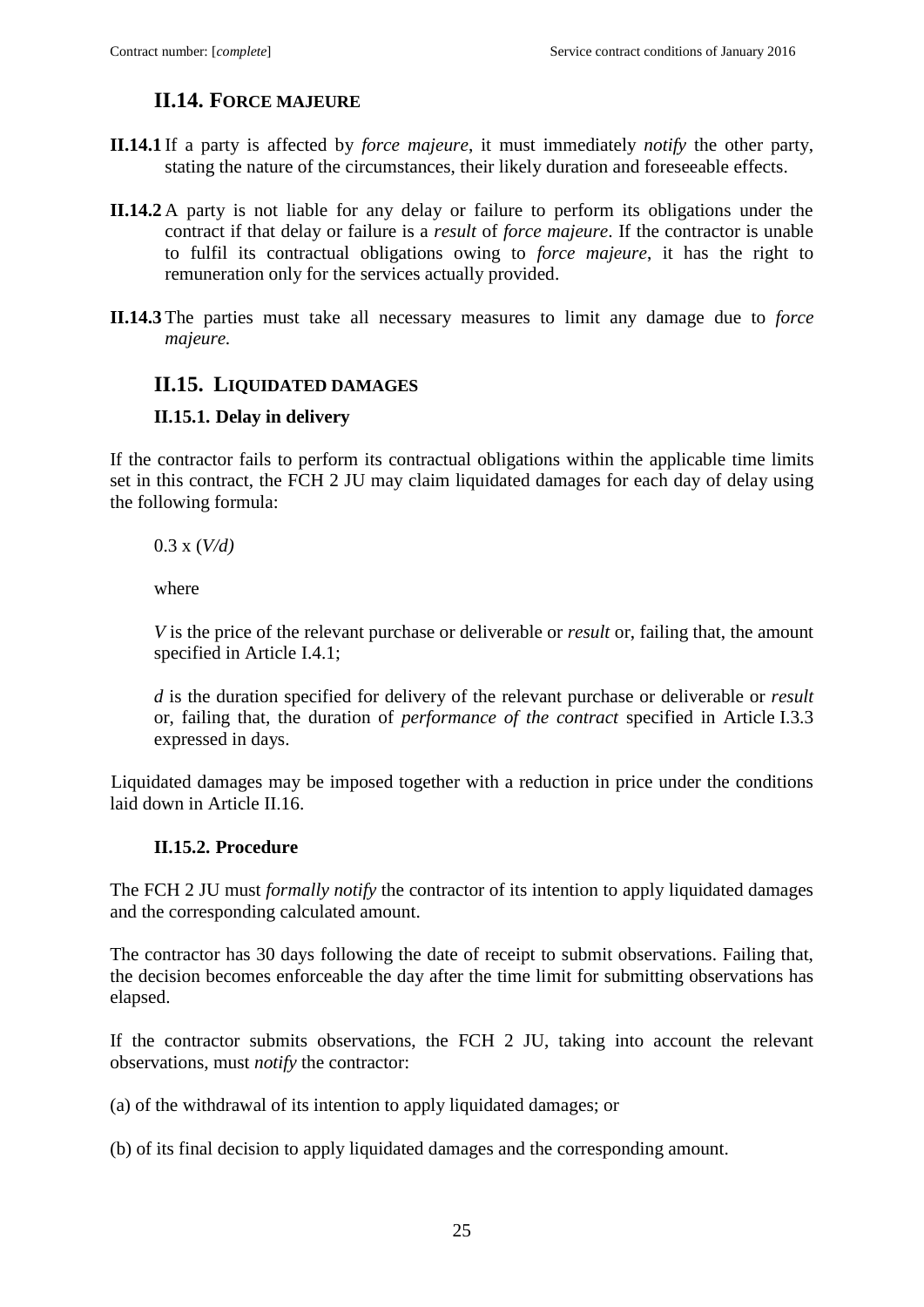### **II.15.3. Nature of liquidated damages**

<span id="page-25-0"></span>The parties expressly acknowledge and agree that any amount payable under this Article is not a penalty and represents a reasonable estimate of fair compensation for the damage incurred due to failure to provide the services within the applicable time limits set out in this contract.

#### **II.15.4. Claims and liability**

<span id="page-25-1"></span>Any claim for liquidated damages does not affect the contractor's actual or potential liability or the FCH 2 JU's rights under Article II.18.

### <span id="page-25-2"></span>**II.16. REDUCTION IN PRICE**

### <span id="page-25-3"></span>**II.16.1. Quality standards**

If the contractor fails to provide the service in accordance with the contract ('unperformed obligations') or if it fails to provide the service in accordance with the expected quality levels specified in the tender specifications ('low quality delivery'), the FCH 2 JU may reduce or recover payments proportionally to the seriousness of the unperformed obligations or low quality delivery. This includes in particular cases where the FCH 2 JU cannot approve a *result*, report or deliverable as defined in Article I.5 after the contractor has submitted the required additional information, correction or new version.

A reduction in price may be imposed together with liquidated damages under the conditions of Article II.15.

#### **II.16.2. Procedure**

<span id="page-25-4"></span>The FCH 2 JU must *formally notify* the contractor of its intention to reduce payment and the corresponding calculated amount.

The contractor has 30 days following the date of receipt to submit observations. Failing that, the decision becomes enforceable the day after the time limit for submitting observations has elapsed.

If the contractor submits observations, the FCH 2 JU, taking into account the relevant observations, must *notify* the contractor:

(a) of the withdrawal of its intention to reduce payment; or

<span id="page-25-5"></span>(b) of its final decision to reduce payment and the corresponding amount.

#### **II.16.3. Claims and liability**

Any reduction in price does not affect the contractor's actual or potential liability or the FCH 2 JU's rights under Article II.18.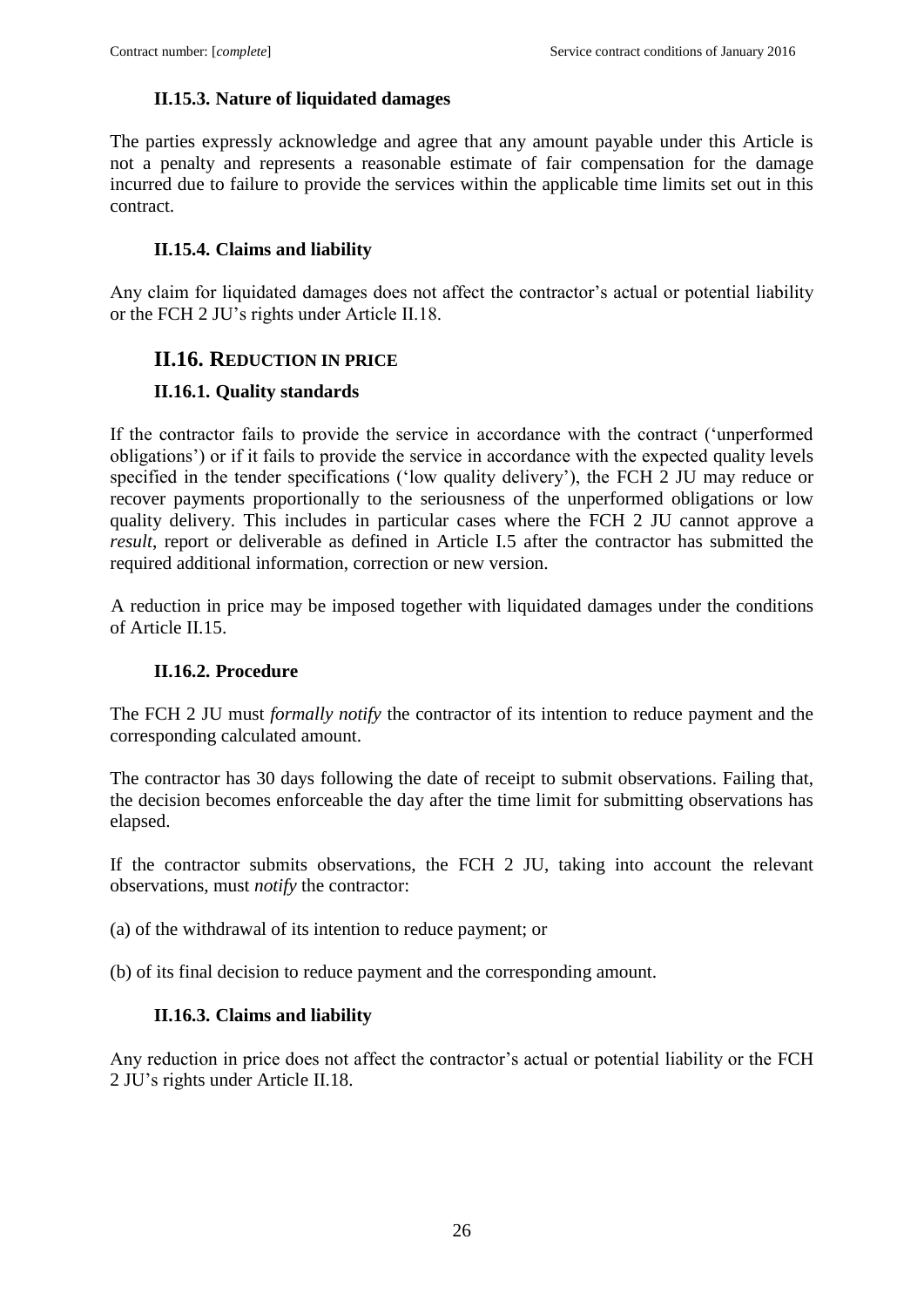## <span id="page-26-0"></span>**II.17. SUSPENSION OF THE PERFORMANCE OF THE CONTRACT**

### <span id="page-26-1"></span>**II.17.1. Suspension by the contractor**

If the contractor is affected by *force majeure*, it may suspend the *performance of the contract*. The contractor must immediately *notify* the FCH 2 JU of the suspension. The *notification* must include a description of the *force majeure* and state when the contractor expects to resume the *performance of the contract*.

The contractor must *notify* the FCH 2 JU as soon as it is able to resume *performance of the contract*, unless the FCH 2 JU has already terminated the contract.

## **II.17.2. Suspension by the FCH 2 JU**

<span id="page-26-2"></span>The FCH 2 JU may suspend the *performance of the contract* or any part of it:

(a) if the procedure for awarding the contract or the *performance of the contract* proves to have been subject to *substantial errors, irregularities or fraud*;

(b) in order to verify whether the presumed *substantial errors, irregularities or fraud* actually occurred.

The FCH 2 JU must *formally notify* the contractor of the suspension. Suspension takes effect on the day of *formal notification*, or at a later date if the *formal notification* so provides.

The FCH 2 JU must *notify* the contractor as soon as possible whether:

(a) it is lifting the suspension; or

 $\overline{a}$ 

(b) it intends to terminate the contract under Article II.18.1(f) or (j).

<span id="page-26-3"></span>The contractor is not entitled to compensation for suspension of any part of the contract.

## **II.18. TERMINATION OF THE CONTRACT**

### <span id="page-26-4"></span>**II.18.1. Grounds for termination by the FCH 2 JU**

The FCH 2 JU may terminate the contract in the following circumstances:

- (a) if provision of the services under the contract has not actually started within 15 days of the scheduled date and the FCH 2 JU considers the new date proposed, if any, unacceptable, taking into account Article II.11.2;
- (b) if the contractor is unable, through its own fault, to obtain any permit or licence required for *performance of the contract*;
- (c) if the contractor does not perform the contract in accordance with the tender specifications or is in breach of another substantial contractual obligation.
- (d) if the contractor or any person that assumes unlimited liability for the debts of the contractor is in one of the situations provided for in points (a) and (b) of Article 106(1) of the Financial Regulation<sup>3</sup>;

Regulation (EU, EURATOM) No 966/2012 on the financial rules applicable to the general budget of the Union, as amended [http://eur-lex.europa.eu/legal](http://eur-lex.europa.eu/legal-content/EN/TXT/?uri=celex:32012R0966)[content/EN/TXT/?uri=celex:32012R0966](http://eur-lex.europa.eu/legal-content/EN/TXT/?uri=celex:32012R0966)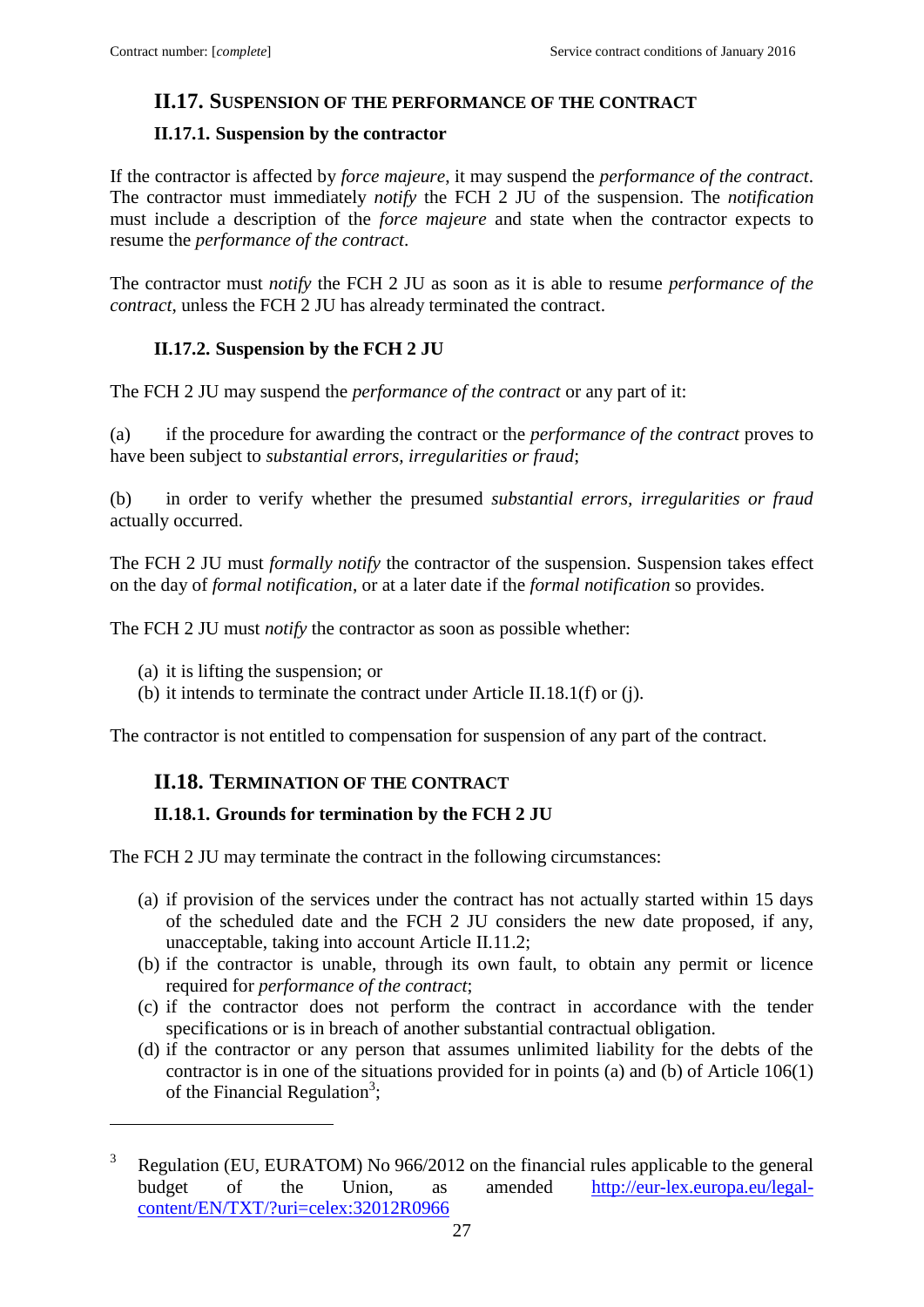- (e) if the contractor or any *related person* is subject to any of the situations provided for in points (c) to (f) of Article 106(1) or to Article 106(2) of the Financial Regulation.
- (f) if the procedure for awarding the contract or the *performance of the contract* prove to have been subject to *substantial errors*, *irregularities* or *fraud*;
- (g) if the contractor does not comply with applicable obligations under environmental, social and labour law established by Union law, national law, collective agreements or by the international environmental, social and labour law provisions listed in Annex X to Directive 2014/24/EU;
- (h) if the contractor is in a situation that could constitute a *conflict of interest* or a *professional conflicting interest* as referred to in Article II.7;
- (i) if a change to the contractor's legal, financial, technical, organisational or ownership situation is likely to substantially affect the *performance of the contract* or substantially modify the conditions under which the contract was initially awarded;
- (j) in the event of *force majeure*, where either resuming implementation is impossible or the necessary ensuing amendments to the contract would mean that the tender specifications are no longer fulfilled or result in unequal treatment of tenderers or contractors;

#### **II.18.2. Grounds for termination by the contractor**

<span id="page-27-0"></span>The contractor may terminate the contract if:

- (a) it has evidence that the FCH 2 JU has committed *substantial errors*, *irregularities* or *fraud* in the procedure for awarding the contract or the *performance of the contract*;
- (b) the FCH 2 JU fails to comply with its obligations, in particular the obligation to provide the information needed for the contractor to perform the contract as provided for in the tender specifications.

#### **II.18.3. Procedure for termination**

<span id="page-27-1"></span>A party must *formally notify* the other party of its intention to terminate the contract and the grounds for termination.

The other party has 30 days following the date of receipt to submit observations, including the measures it has taken to continue fulfilling its contractual obligations. Failing that, the decision to terminate becomes enforceable the day after the time limit for submitting observations has elapsed.

If the other party submits observations, the party intending to terminate must *formally notify* it either of the withdrawal of its intention to terminate or of its final decision to terminate.

In the cases referred to in points (a) to (d) and (g) to (i) of Article II.18.1 and in Article II.18.2, the date on which the termination takes effect must be specified in the *formal notification*.

In the cases referred to in points (e), (f) and (j) of Article II.18.1, the termination takes effect on the day following the date on which the contractor receives *notification* of termination.

In addition, at the request of the FCH 2 JU and regardless of the grounds for termination, the contractor must provide all necessary assistance, including information, documents and files, to allow the FCH 2 JU to complete, continue or transfer the services to a new contractor or internally, without interruption or adverse effect on the quality or continuity of the services.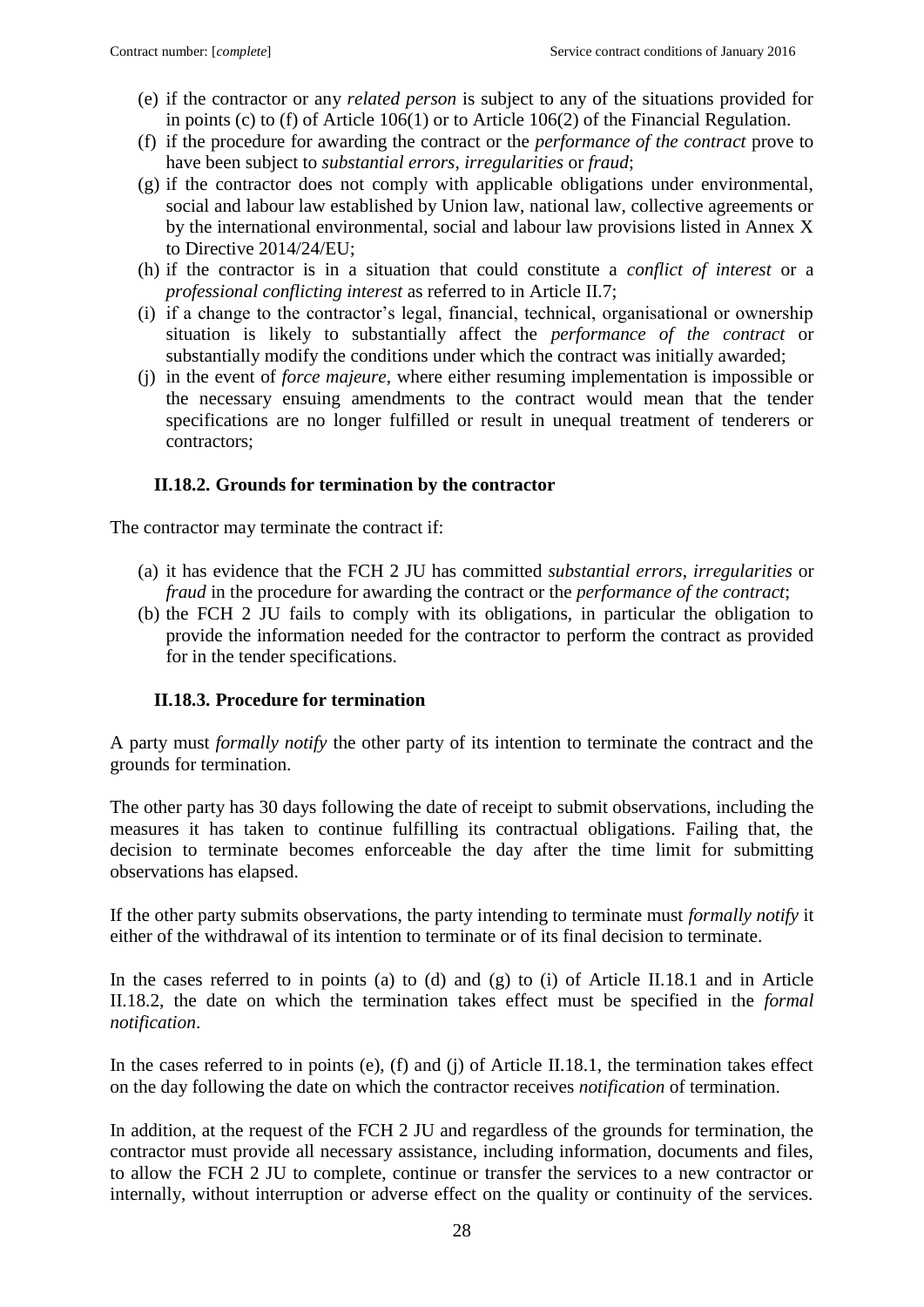The parties may agree to draw up a transition plan detailing the contractor's assistance unless such plan is already detailed in other contractual documents or in the tender specifications. The contractor must provide such assistance at no additional cost, except if it can demonstrate that it requires substantial additional resources or means, in which case it must provide an estimate of the costs involved and the parties will negotiate an arrangement in good faith.

### **II.18.4. Effects of termination**

<span id="page-28-0"></span>The contractor is liable for damage incurred by the FCH 2 JU as a result of the termination of the contract including the cost of appointing another contractor to provide or complete the services, unless the damage was caused by the situation specified in Article II.18.1 (j) or in Article II.18.2. The FCH 2 JU may claim compensation for such damage.

The contractor is not entitled to compensation for any loss resulting from the termination of the contract, including loss of anticipated profits, unless the loss was caused by the situation specified in Article II.18.2.

The contractor must take all appropriate measures to minimise costs, prevent damage and cancel or reduce its commitments.

Within 60 days of the date of termination, the contractor must submit any report, deliverable or *result* and any invoice required for services that were provided before the date of termination.

In the case of joint tenders, the FCH 2 JU may terminate the contract with each member of the group separately on the basis of points (d), (e) or (g) of Article II.18.1, under the conditions set out in Article II.11.2.

### <span id="page-28-1"></span>**II.19. INVOICES, VALUE ADDED TAX AND E-INVOICING**

### <span id="page-28-2"></span>**II.19.1. Invoices and value added tax**

Invoices must contain the contractor's (or leader's in the case of a joint tender) identification data, the amount, the currency and the date, as well as the contract reference.

Invoices must indicate the place of taxation of the contractor (or leader in the case of a joint tender) for value added tax (VAT) purposes and must specify separately amounts not including VAT and amounts including VAT.

The FCH 2 JU is exempt from all taxes and duties, including VAT, in accordance with Articles 3 and 4 of the Protocol on the privileges and immunities of the European Union.

The contractor (or leader in the case of a joint tender) must complete the necessary formalities with the relevant authorities to ensure that the supplies and services required for *performance of the contract* are exempt from taxes and duties, including VAT.

#### **II.19.2. E-invoicing**

<span id="page-28-3"></span>If provided for in the special conditions, the contractor (or leader in the case of a joint tender) submits invoices in electronic format if the conditions regarding electronic signature specified by Directive 2006/112/EC on VAT are fulfilled, i.e. using a qualified electronic signature or through electronic data interchange.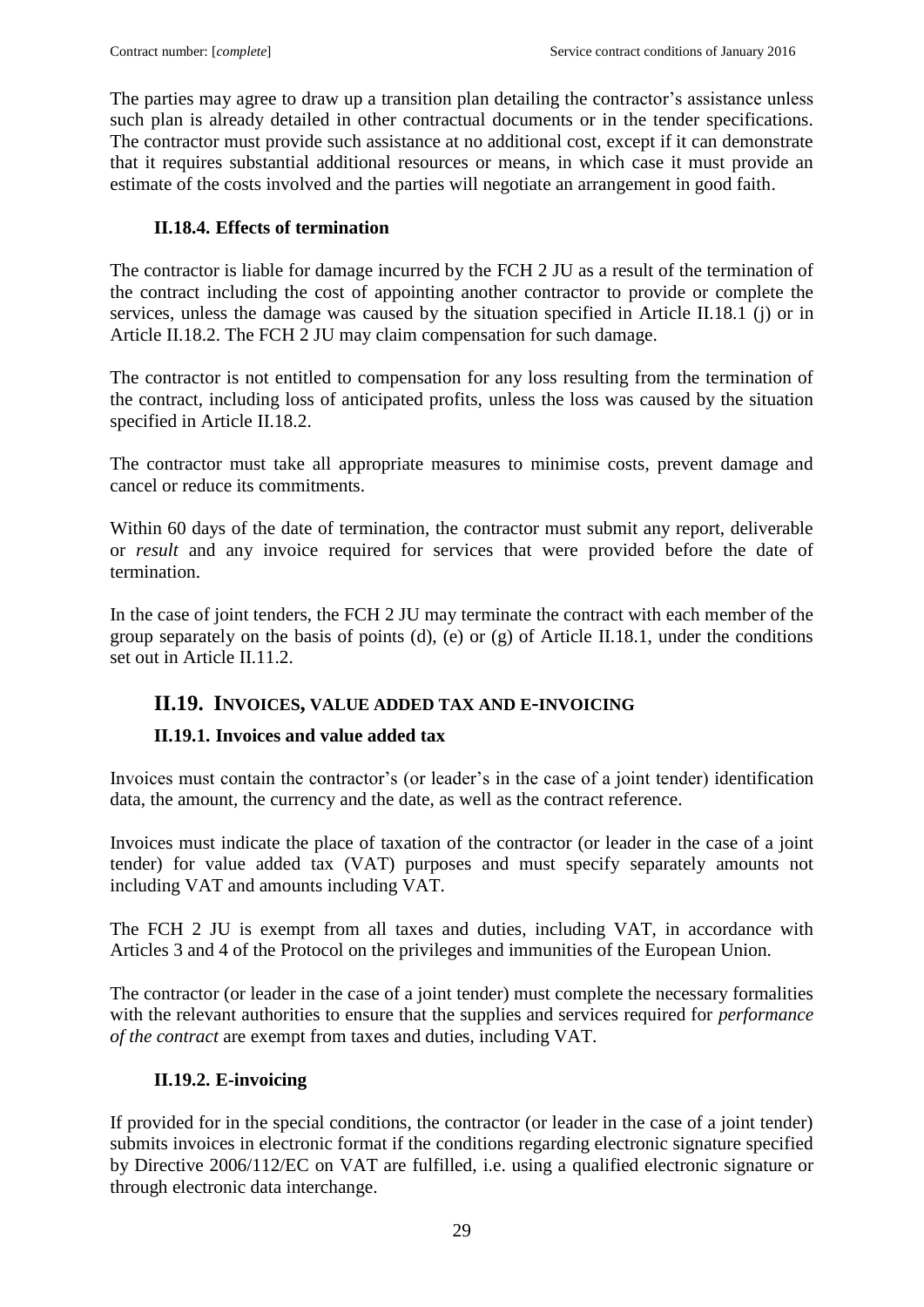<span id="page-29-0"></span>Reception of invoices by standard format (pdf) or email is not accepted.

## **II.20. PRICE REVISION**

If a price revision index is provided in Article I.4.2, this Article applies to it.

Prices are fixed and not subject to revision during the first year of the contract.

At the beginning of the second and every following year of the contract, each price may be revised upwards or downwards at the request of one of the parties.

A party may request a price revision in writing no later than three months before the anniversary date of entry into force of the contract. The other party must acknowledge the request within 14 days of receipt.

At the anniversary date, the FCH 2 JU must communicate the final index for the month in which the request was received, or failing that, the last provisional index available for that month. The contractor establishes the new price on this basis and communicates it as soon as possible to the FCH 2 JU for verification.

The price revision is calculated using the following formula:

Ir  $Pr = PoX$  (--) Io where:  $Pr = \text{revised price};$ 

Po = price in the tender;

 $I_0$  = index for the month in which the contract enters into force;

 $Ir = index$  for the month in which the request to revise prices is received.

### <span id="page-29-1"></span>**II.21. PAYMENTS AND GUARANTEES**

### <span id="page-29-2"></span>**II.21.1. Date of payment**

Payments are deemed to be effected on the date when they are debited to the FCH 2 JU's account.

### **II.21.2. Currency**

<span id="page-29-4"></span><span id="page-29-3"></span>Payments are made in euros or in the currency provided for in Article I.7.

### **II.21.3. Conversion**

The FCH 2 JU makes any conversion between the euro and another currency at the daily euro exchange rate published in the Official Journal of the European Union, or failing that, at the monthly accounting exchange rate, as established by the European Commission and published on the website indicated below, applicable on the day when it issues the payment order.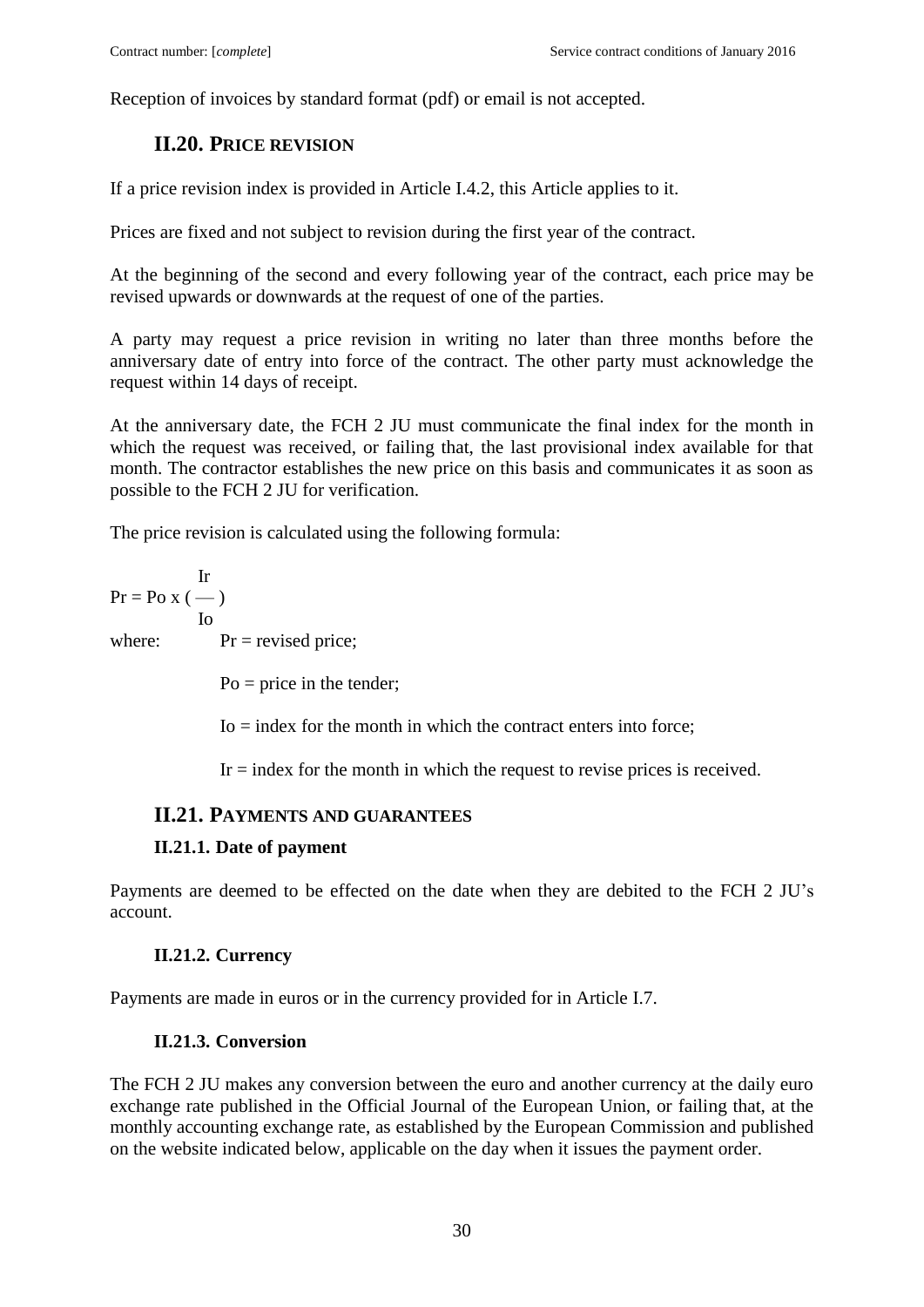The contractor makes any conversion between the euro and another currency at the monthly accounting exchange rate, established by the Commission and published on the website indicated below, applicable on the date of the invoice.

<span id="page-30-0"></span>[http://ec.europa.eu/budget/contracts\\_grants/info\\_contracts/inforeuro/inforeuro\\_en.cfm](http://ec.europa.eu/budget/contracts_grants/info_contracts/inforeuro/inforeuro_en.cfm)

### **II.21.4. Costs of transfer**

The costs of the transfer are borne as follows:

- (a) the FCH 2 JU bears the costs of dispatch charged by its bank;
- (b) the contractor bears the costs of receipt charged by its bank;
- (c) the party causing repetition of the transfer bears the costs for repeated transfer.

### **II.21.5. Pre-financing, performance and money retention guarantees**

<span id="page-30-1"></span>If, as provided for in Articles I.5 or I.6*,* a financial guarantee is required for the payment of pre-financing, as performance guarantee or as retention money guarantee, it must fulfil the following conditions:

- (a) the financial guarantee is provided by a bank or a financial institution approved by the FCH 2 JU or, at the request of the contractor and with the agreement of the FCH 2 JU, by a third party;
- (b) the guarantor stands as first-call guarantor and does not require the FCH 2 JU to have recourse against the principal debtor (the contractor).

The contractor bears the cost of providing such guarantee.

Pre-financing guarantees must remain in force until the pre-financing is cleared against interim payments or payment of the balance. Where the payment of the balance takes the form of a debit note, the pre-financing guarantee must remain in force for three months after the debit note is sent to the contractor. The FCH 2 JU must release the guarantee within the following month.

Performance guarantees cover compliance with substantial contractual obligations until the FCH 2 JU has given its final approval for the service. The performance guarantee must not exceed 10 % of the total price of the contract. The FCH 2 JU must release the guarantee fully after final approval of the service, as provided for in the contract.

Retention money guarantees cover full delivery of the service in accordance with the contract including during the contract liability period and until its final approval by the FCH 2 JU. The retention money guarantee must not exceed 10 % of the total price of the contract. The FCH 2 JU must release the guarantee after the expiry of the contract liability period as provided for in the contract.

The FCH 2 JU must not request a retention money guarantee where it has requested a performance guarantee.

### **II.21.6. Interim payments and payment of the balance**

<span id="page-30-2"></span>The contractor (or leader in the case of a joint tender) must send an invoice for interim payment, as provided for in Article I.5 or in the tender specifications.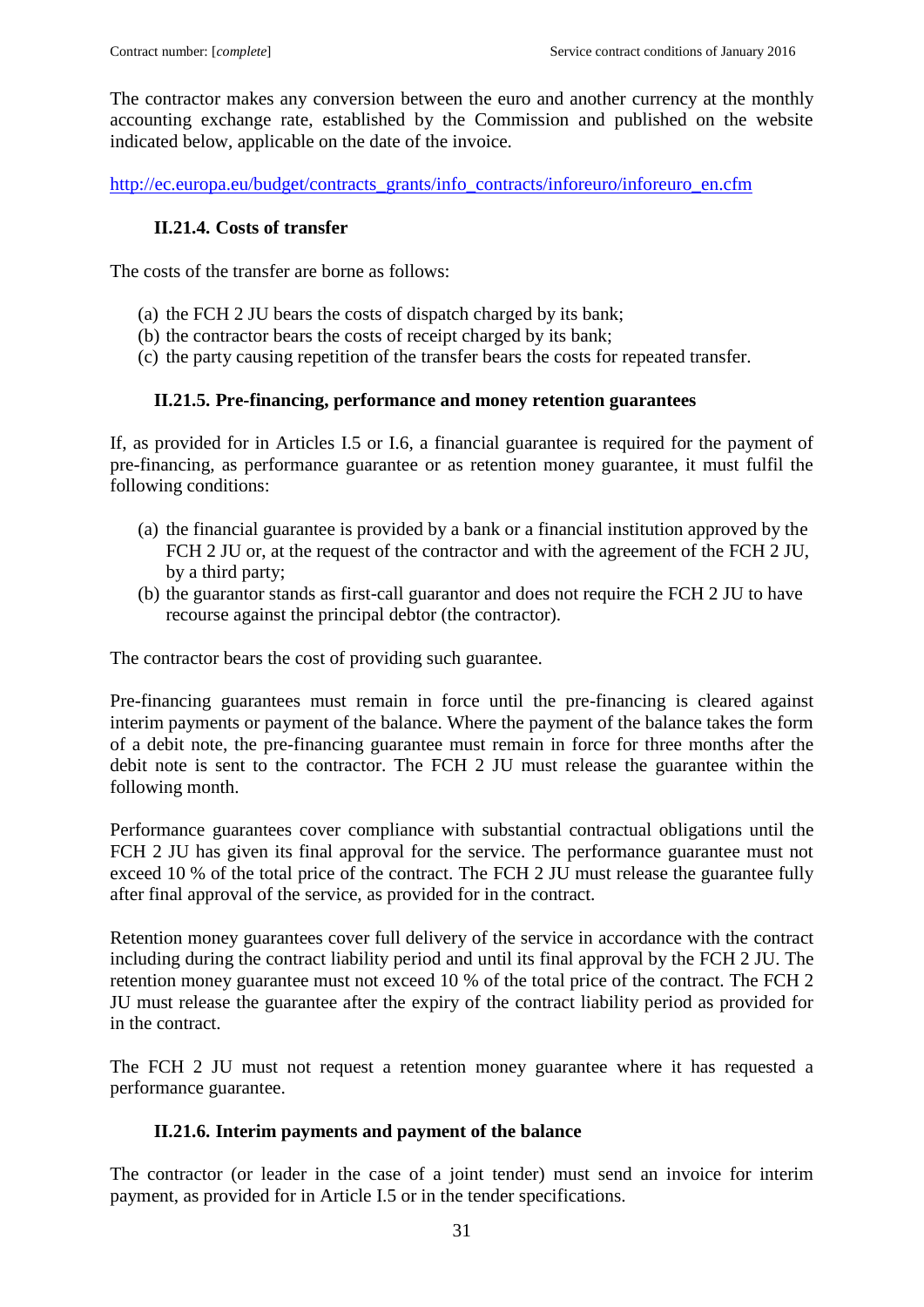The contractor (or leader in the case of a joint tender) must send an invoice for payment of the balance within 60 days of the end of the period of provision of the services, as provided for in Article I.5 or in the tender specifications.

Payment of the invoice and approval of documents does not imply recognition of the regularity, authenticity, completeness and correctness of the declarations and information they contain.

Payment of the balance may take the form of recovery.

### **II.21.7. Suspension of the time allowed for payment**

<span id="page-31-0"></span>The FCH 2 JU may suspend the payment periods specified in Article I.5 at any time by *notifying* the contractor (or leader in the case of a joint tender) that its invoice cannot be processed. The reasons the FCH 2 JU may cite for not being able to process an invoice are:

- (a) because it does not comply with the contract;
- (b) because the contractor has not produced the appropriate documents or deliverables; or
- (c) because the FCH 2 JU has observations on the documents or deliverables submitted with the invoice.

The FCH 2 JU must *notify* the contractor (or leader in the case of joint tender) as soon as possible of any such suspension, giving the reasons for it.

Suspension takes effect on the date the FCH 2 JU sends the *notification*. The remaining payment period resumes from the date on which the requested information or revised documents are received or the necessary further verification, including on-the-spot checks, is carried out. Where the suspension period exceeds two months, the contractor (or leader in the case of a joint tender) may request the FCH 2 JU to justify the continued suspension.

Where the payment periods have been suspended following rejection of a document referred to in the first paragraph of this Article and the new document produced is also rejected, the FCH 2 JU reserves the right to terminate the contract in accordance with Article II.18.1(c)*.*

#### **II.21.8. Interest on late payment**

<span id="page-31-1"></span>On expiry of the payment periods specified in Article I.5, the contractor (or leader in the case of a joint tender) is entitled to interest on late payment at the rate applied by the European Central Bank for its main refinancing operations in euros (the reference rate) plus eight points. The reference rate is the rate in force, as published in the C series of the *Official Journal of the European Union,* on the first day of the month in which the payment period ends.

Suspension of the payment period as provided for in Article II.21.7 is not considered as giving rise to late payment.

Interest on late payment covers the period running from the day following the due date for payment up to and including the date of payment as defined in Article II.21.1.

However, when the calculated interest is EUR 200 or less, it must be paid to the contractor (or leader in the case of a joint tender) only if it requests it within two months of receiving late payment.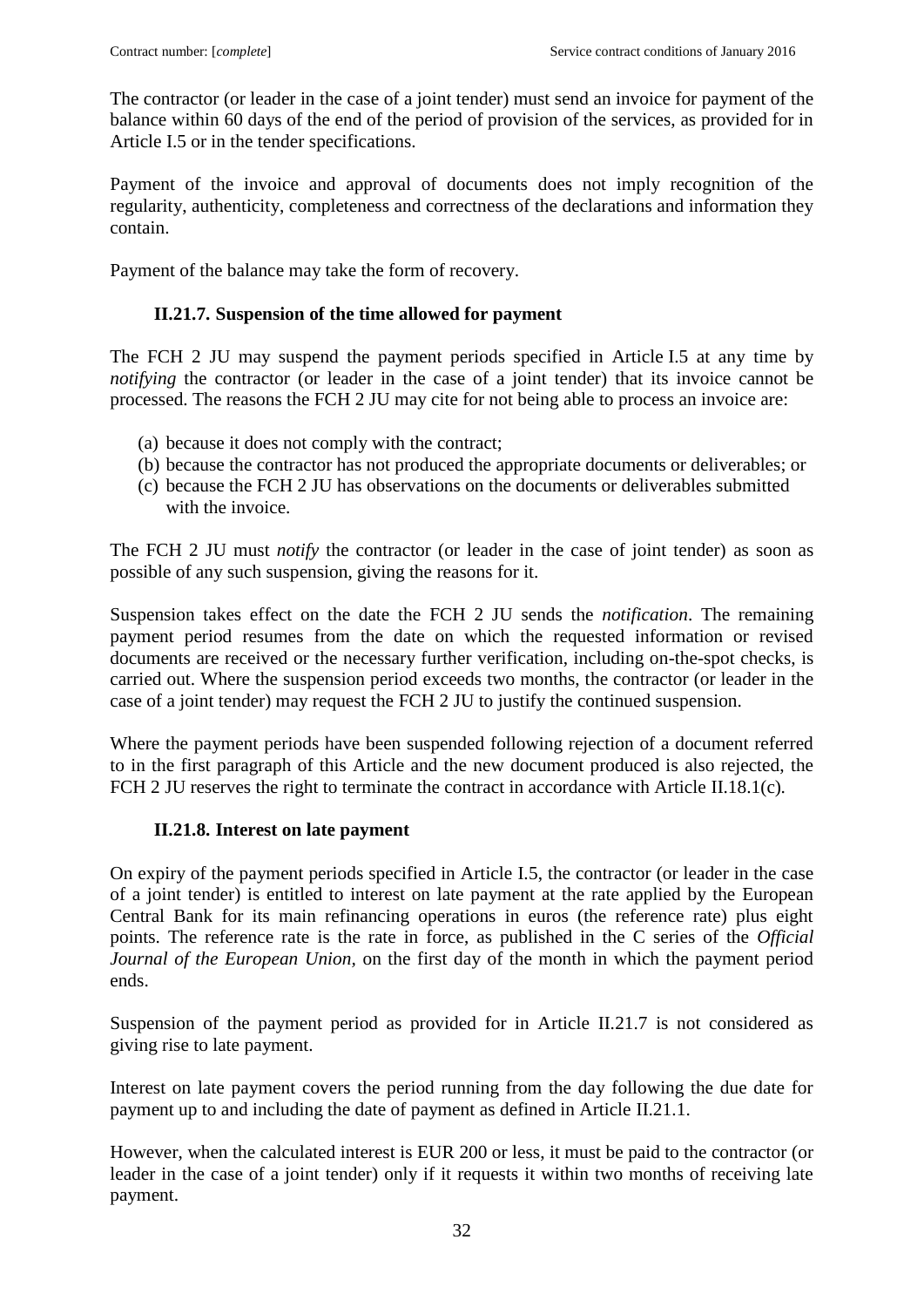## **II.22. REIMBURSEMENTS**

- <span id="page-32-0"></span>**II.22.1 If provided for in the special conditions or in the tender specifications**, the FCH 2 JU must reimburse expenses directly connected with the provision of the services either when the contractor provides it with supporting documents or on the basis of flat rates.
- **II.22.2** The FCH 2 JU reimburses travel and subsistence expenses on the basis of the shortest itinerary and the minimum number of nights necessary for overnight stay at the destination.
- **II.22.3** The FCH 2 JU reimburses travel expenses as follows:
- (a) travel by air: up to the maximum cost of an economy class ticket at the time of the reservation;
- (b) travel by boat or rail: up to the maximum cost of a first class ticket;
- (c) travel by car: at the rate of one first class rail ticket for the same journey and on the same day;

In addition, the FCH 2 JU reimburses travel outside Union territory if it has given its prior written approval for the expenses.

- **II.22.4** The FCH 2 JU reimburses subsistence expenses on the basis of a daily subsistence allowance as follows:
	- (a) for journeys of less than 200 km for a return trip, no subsistence allowance is payable;
	- (b) the daily subsistence allowance is payable only on receipt of supporting documents proving that the person concerned was present at the destination;
	- (c) the daily subsistence allowance takes the form of a flat-rate payment to cover all subsistence expenses, including meals, local transport including transport to and from the airport or station, insurance and sundries;
	- (d) the daily subsistence allowance is reimbursed at the flat rates specified in Article I.4.3;
	- (e) accommodation is reimbursed on receipt of supporting documents proving the necessary overnight stay at the destination, up to the flat-rate ceilings specified in Article I.4.3.
- **II.22.5** The FCH 2 JU reimburses the cost of shipment of equipment or unaccompanied luggage if it has given prior written approval for the expense.

### **II.23. RECOVERY**

<span id="page-32-1"></span>**II.23.1** If an amount is to be recovered under the terms of the contract, the contractor must repay the FCH 2 JU the amount in question.

#### **II.23.2. Recovery procedure**

<span id="page-32-2"></span>Before recovery, the FCH 2 JU must *formally notify* the contractor of its intention to recover the amount it claims, specifying the amount due and the reasons for recovery and inviting the contractor to make any observations within 30 days of receipt.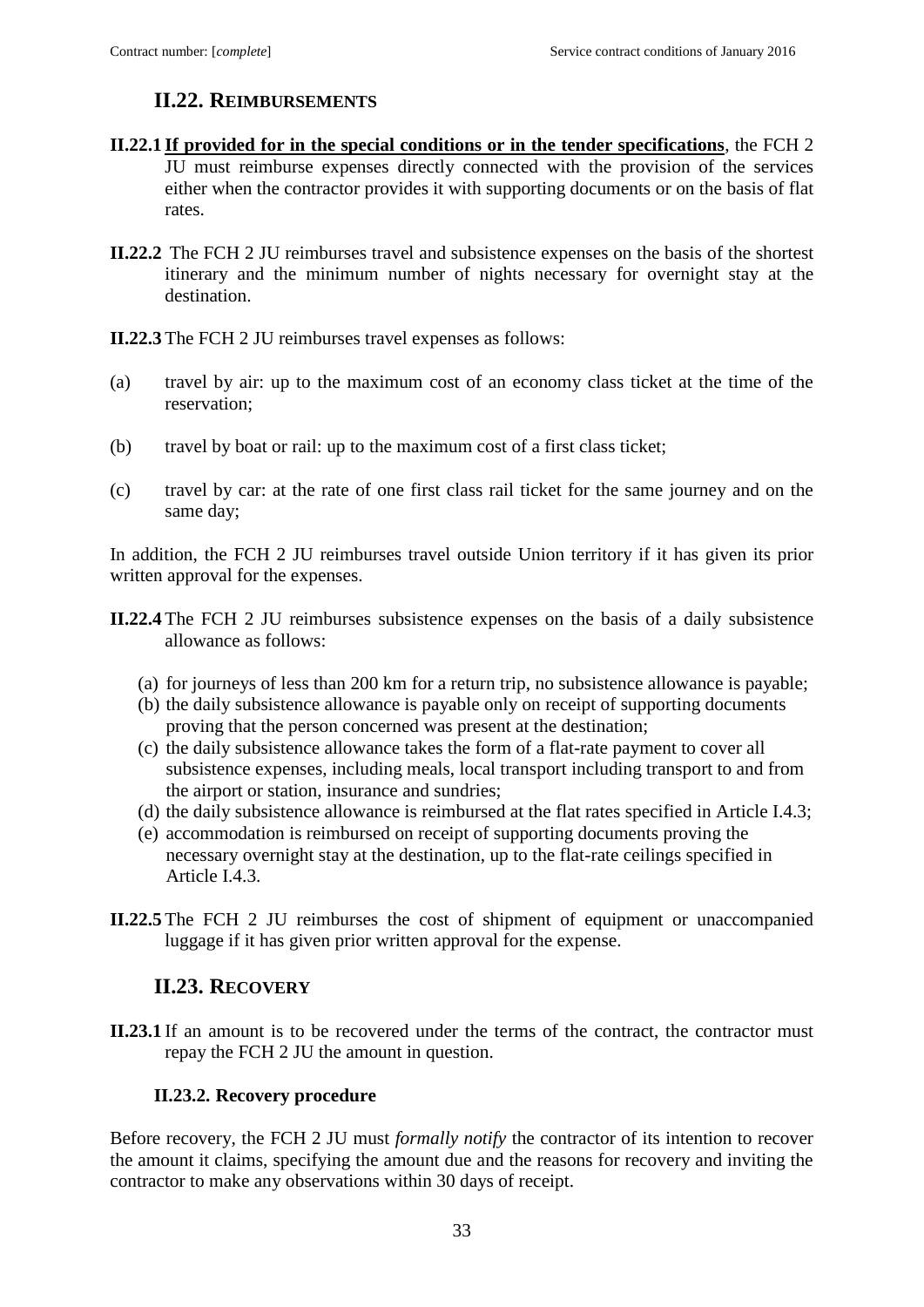If no observations have been submitted or if, despite the observations submitted, the FCH 2 JU decides to pursue the recovery procedure, it must confirm recovery by *formally notifying* a debit note to the contractor, specifying the date of payment. The contractor must pay in accordance with the provisions specified in the debit note.

If the contractor does not pay by the due date, the FCH 2 JU may, after informing the contractor in writing, recover the amounts due:

- (a) by offsetting them against any amounts owed to the contractor by the Union or by the European Atomic Energy Community;
- (b) by calling in a financial guarantee if the contractor has submitted one to the FCH 2 JU;
- (c) by taking legal action.

### **II.23.3. Interest on late payment**

<span id="page-33-0"></span>If the contractor does not honour the obligation to pay the amount due by the date set by the FCH 2 JU in the debit note, the amount due bears interest at the rate indicated in Article II.21.8. Interest on late payments will cover the period starting on the day after the due date for payment and ending on the date when the FCH 2 JU receives the full amount owed.

Any partial payment is first entered against charges and interest on late payment and then against the principal amount.

### **II.23.4. Recovery rules in the case of joint tender**

<span id="page-33-1"></span>If the contract is signed by a group (joint tender), the group is jointly and severally liable under the conditions set out in Article II.6 (liability). The FCH 2 JU first claims the full amount to the leader of the group.

If the leader does not pay by the due date and if the amount cannot be offset in accordance with Article II.23.2 (a), the FCH 2 JU may claim the full amount to any other member of the group by *notifying* the debit note already sent to the leader under Article II.23.2.

### **II.24. CHECKS AND AUDITS**

<span id="page-33-2"></span>**II.24.1** The FCH 2 JU and the European Anti-Fraud Office may check or require an audit on the *performance of the contract*. This may be carried out either by OLAF's own staff or by any other outside body authorised to do so on their behalf.

Such checks and audits may be initiated at any moment during the *performance of the contract* and up to five years starting from the payment of the balance.

The audit procedure is initiated on the date of receipt of the relevant letter sent by the FCH 2 JU. Audits are carried out on a confidential basis.

- **II.24.2** The contractor must keep all original documents stored on any appropriate medium, including digitised originals if authorised under national law, for a period of five years starting from the payment of the balance.
- **II.24.3** The contractor must grant the FCH 2 JU's staff and outside *personnel* authorised by the FCH 2 JU the appropriate right of access to sites and premises where the contract